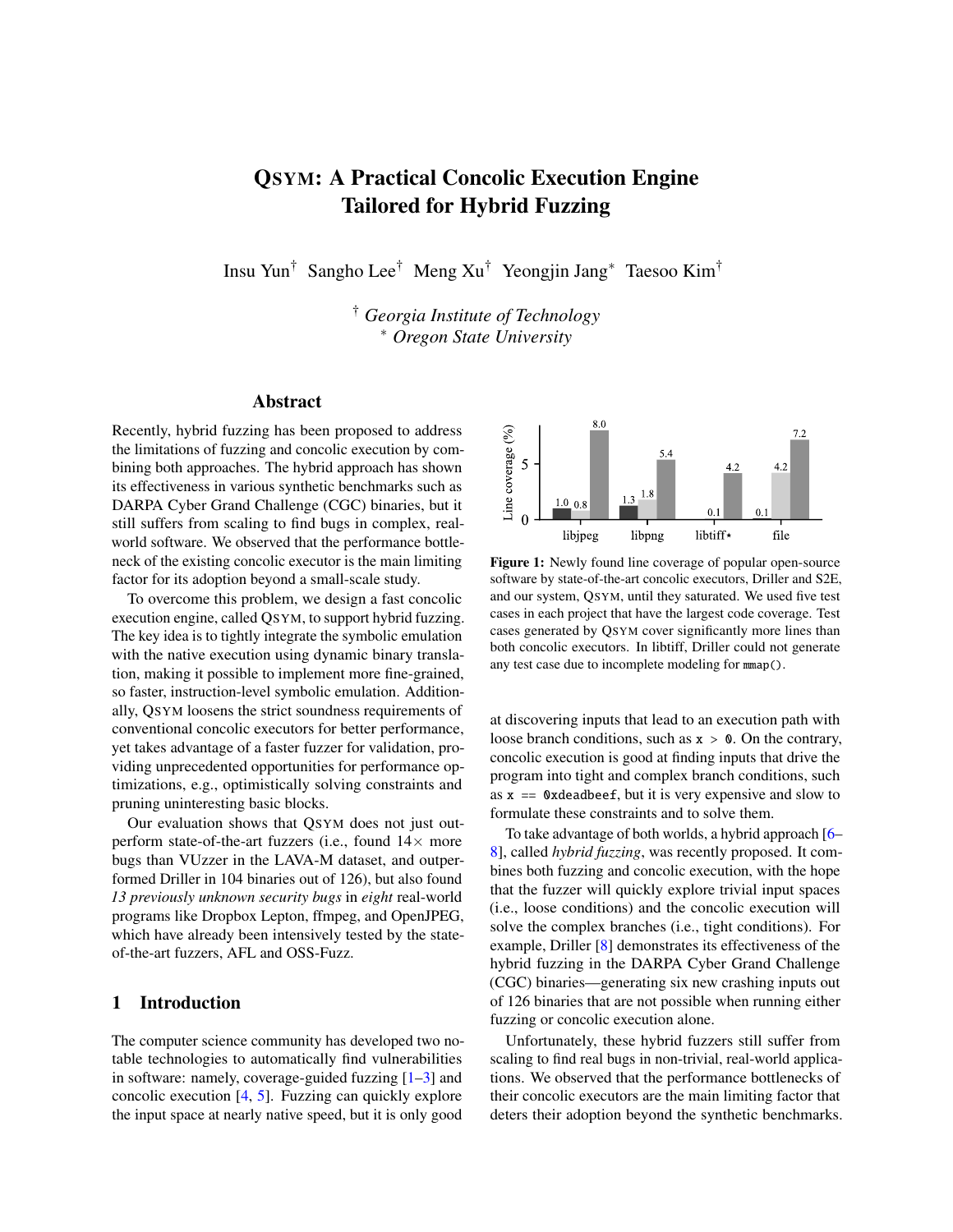Unlike the promise made by concolic executors, they fail to scale to real-world applications: the symbolic emulation is too slow in formulating path constraints (e.g., libjpeg and libpng in [Figure 1\)](#page-0-0) or it is often not even possible to generate these constraints (e.g., libtiff and file in [Figure 1\)](#page-0-0) due to the incomplete and erroneous environment models [\(Table 4\)](#page-8-0).

In this paper, we systematically analyze the performance bottlenecks of concolic execution and then overcome the problem by tailoring the concolic executor to support hybrid fuzzing  $(\frac{8}{2})$ . The key idea is to tightly integrate the symbolic emulation to the native execution using dynamic binary translation. Such an approach provides unprecedented opportunities to implement more fine-grained, instruction-level symbolic emulation that can minimize the use of expensive symbolic execution  $(\S 3.1)$ . Unlike our approach, current concolic executors employ coarse-grained, basic-block-level taint tracking and symbolic emulation, which incur non-negligible overheads to the concolic execution.

Additionally, we alleviate the strict soundness requirements of conventional concolic executors to achieve better performance as well as to make it scalable to real-world programs. Such incompleteness or unsoundness of constraints is not a problem in a hybrid fuzzer where a corunning fuzzer can quickly validate the newly generated test cases; the fuzzer can quickly discard them if they are invalid. Moreover, this approach makes it possible to implement a few practical techniques to generate new test cases, i.e., by optimistically solving some parts of constraints  $(\S3.2)$ , and to improve the performance, i.e., by pruning uninteresting basic blocks [\(§3.3\)](#page-6-1). These new techniques and optimizations together allow QSYM to scale to test real-world programs.

Our evaluation shows that the hybrid fuzzer, QSYM, —built on top of our concolic executor, and the state-ofthe-art fuzzer, AFL—outperforms all existing fuzzers like Driller [\[8\]](#page-15-1) and VUzzer [\[9\]](#page-15-2). QSYM achieved significantly better code coverage than Driller in 104 out of 126 DARPA CGC binaries (tied in five challenges). Further, QSYM discovered 1,368 bugs out of 2,265 bugs in the LAVA-M test set  $[10]$ , whereas VUzzer found 95 bugs.

More importantly, QSYM scales to testing complex real-world applications. It has found *13 previously unknown vulnerabilities* in *eight* non-trivial programs, including ffmpeg and OpenJPEG. It is worth noting that these programs have been thoroughly tested by other stateof-the-art fuzzers such as AFL and OSS-Fuzz, highlighting the effectiveness of our concolic executor. OSS-Fuzz running on a distributed fuzzing infrastructure with hundreds of servers [\[11\]](#page-15-4) was unable to find these bugs, but QSYM found them by using *a single workstation*. For further research, we open-source the prototype of QSYM at <https://github.com/sslab-gatech/qsym>.

This paper makes the following contributions:

- Fast concolic execution through efficient emulation. We improved the performance of concolic execution by optimizing emulation speed and reducing emulation usage. Our analysis identified that symbol generation emulation was the major performance bottleneck of concolic execution such that we resolved it with instruction-level selective symbolic execution, advanced constraints optimization techniques, and tied symbolic and concolic executions.
- Efficient repetitive testing and concrete environment. The efficiency of QSYM makes re-executionbased repetitive testing and the concrete execution of external environments practical. Because of this, QSYM is free from snapshots incurring significant performance degradation and incomplete environment models resulting in incorrect symbolic execution due to its non-reusable nature.
- New heuristics for hybrid fuzzing. We proposed new heuristics tailored for hybrid fuzzing to solve unsatisfiable paths optimistically and to prune out compute-intensive back blocks, thereby making QSYM proceed.
- Real-world bugs. A QSYM-based hybrid fuzzer outperformed state-of-the-art automatic bug finding tools (e.g., Driller and VUzzer) in the DARPA CGC and LAVA test sets. Further, QSYM discovered *13 new bugs* in eight real-world software. We believe these results clearly demonstrate the effectiveness of QSYM.

The rest of this paper is organized as follows.  $\S2$ analyzes the performance bottleneck of current hybrid fuzzing. [§3](#page-4-1) and [§4](#page-7-0) depict the design and implementation of QSYM, respectively. [§5](#page-7-1) evaluates QSYM with benchmarks, test sets, and real-world test cases. [§7](#page-13-0) explains QSYM's limitations and possible solutions. [§8](#page-13-1) introduces related work. [§9](#page-14-4) concludes this paper.

#### <span id="page-1-0"></span>2 Motivation: Performance Bottlenecks

In this section, we systematically analyze the performance bottlenecks of the conventional concolic executor used for hybrid fuzzers. The following are the main reasons that block the adoption of hybrid fuzzers to the real world beyond a small-scale study.

## 2.1 P1. Slow Symbolic Emulation

The emulation layer in conventional concolic executors that handles symbolic memory model is extremely slow, resulting in a significant slowdown in overall concolic execution. This is surprising because the community believes that symbolic and concolic executions are slow due to path explosion and constraint solving. [Table 1](#page-2-0) shows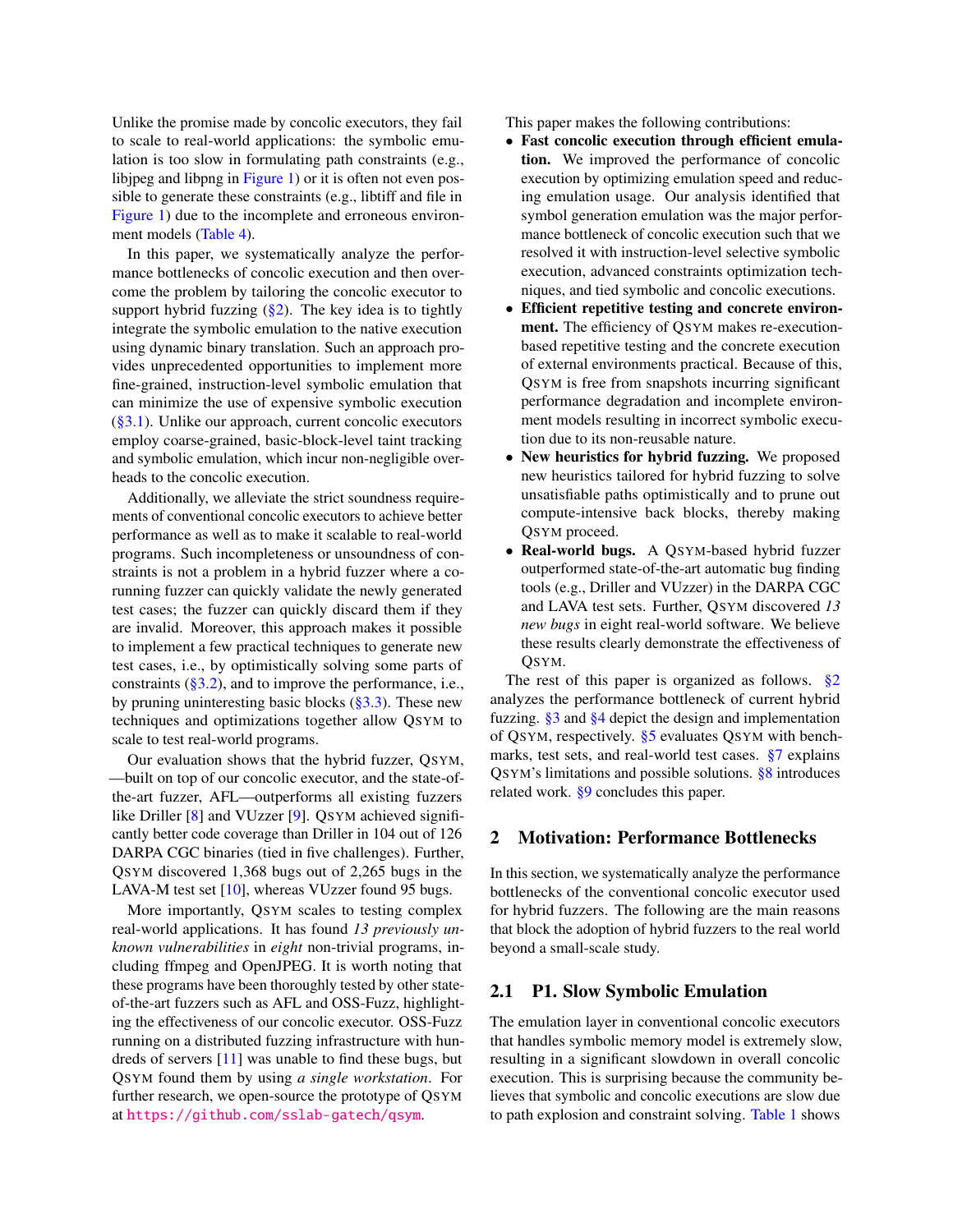<span id="page-2-0"></span>

| Executor | chksum                   | md5sum                   | sha1sum | md5sum(mosml) |
|----------|--------------------------|--------------------------|---------|---------------|
| Native   | 0.008                    | 0.014                    | 0.014   | 0.001         |
| KLEE.    | 26.243                   | 32.212                   | 73.675  | 0.285         |
| angr     | $\overline{\phantom{a}}$ | $\overline{\phantom{a}}$ | -       | 462.418       |

Table 1: The emulation overhead of KLEE and angr compared to native execution, which are underlying symbolic executors of S2E and Driller, respectively. We used chksum, md5sum, and sha1sum in coreutils to test KLEE, and md5sum (mosm1) [\[12\]](#page-15-5) to test angr because angr does not support the fadvise syscall, which is used in the coreutils applications.

this significant overhead in symbolic emulation when we execute several programs without branching out to the other paths (no path explosion) or solving constraints on the path in widely-used symbolic executors, KLEE and angr. Compared to the native execution, KLEE is around 3,000 times slower and angr is more than 321,000 times slower, which are significant.

Why is symbolic emulation so slow? In our analysis, we observed that the current design of concolic executors, particularly adopting IR in their symbolic emulation, makes the emulation slow. Existing concolic executors adopt IR to reduce their implementation complexity a lot; however, this sacrifices the performance. Additionally, optimizations that speed up this use of IR prohibit further optimization opportunities, particularly by translating the program into IRs in a basic-block granularity. This design does not allow skipping the emulation that does not involve in symbolic execution instruction by instruction. We describe the details of these in the following.

Why IR: IR makes emulator implementation easy. Existing symbolic emulators translate a machine instruction to one or more IR instructions before emulating the execution. This is mainly to make the implementation of symbolic modeling easy. To model symbolic memory, the emulator needs to interpret how an instruction affects the symbolic memory status when supplied with symbolic operands. Unfortunately, interpreting each machine instruction is a massive task. For instance, the most popular Intel 64-bit instruction set architecture (i.e., the amd64 ISA) contains 1,795 instructions [\[13\]](#page-15-6) described in a 2,000-page manual [\[14\]](#page-15-7). Moreover, the amd64 ISA is not machine-interpretable, so human effort is required to interpret each instruction for its symbolic semantic.

To reduce this massive complexity in implementation, existing emulators have adopted the IR. For example, KLEE uses the LLVM IR and angr uses the VEX IR. These IRs have much smaller sets of instructions (e.g., 62 for the LLVM IR  $[15]$ ) and are simpler than native instructions. Consequently, the use of IR significantly reduces the implementation complexity because the emulator will have a much smaller number of interpretation handlers than when it directly works with machine instructions

<span id="page-2-1"></span>

Figure 2: The number of instructions in symbolic basic blocks and the number of symbolic instructions in popular open-source software. More than half of the instructions in the basic blocks are not symbolic instructions, which can be executed natively.

#### (e.g., 1,795 versus 62).

Why not: IR incurs additional overhead. Despite making implementation easy, the use of IR incurs overhead in symbolic emulation. First, the IR translation itself adds overhead. Because the amd64 architecture is a complex instruction set computer (CISC), whereas the IRs model a reduced instruction set computer (RISC), in most cases, a translation of a machine instruction results in multiple IR instructions. For instance, based on our evaluation, the VEX IR [\[16\]](#page-15-9), used by angr, increases the number of instructions by 4.69 times on average (versus machine instructions) in the CGC binaries, resulting in much symbolic emulation handling.

Why not: IR blocks further optimization. Second, using IR prohibits further optimization opportunities. For example, existing symbolic emulators have an optimization strategy that minimizes the use of emulation because it is slow. Particularly, they do not execute a basic block in the emulator if the block does not deal with any symbolic variables. Although this effectively cuts off the overhead, it still has room for optimization. According to our mea-surement with the real-world software [\(Figure 2\)](#page-2-1), such as libjpeg, libpng, libtiff, and file, only 30% of instructions in symbolic basic blocks require symbolic execution. This implies that an *instruction-level approach* has an opportunity to reduce the number of unnecessary symbolic executions. However, current concolic executors cannot easily adopt this approach due to IR caching. To use IR, they need to convert native instructions into IR, which has significant overhead. To avoid repetitive overhead, they transform and cache basic blocks into IRs, instead of individual instructions, to save space and time for cache management. This caching forces existing symbolic emulators to execute instructions in a basic block level and prevent further optimization.

Our approach. Remove the IR translation layer and pay for the implementation complexity to reduce execution overhead and to further optimize towards the minimal use of symbolic emulation.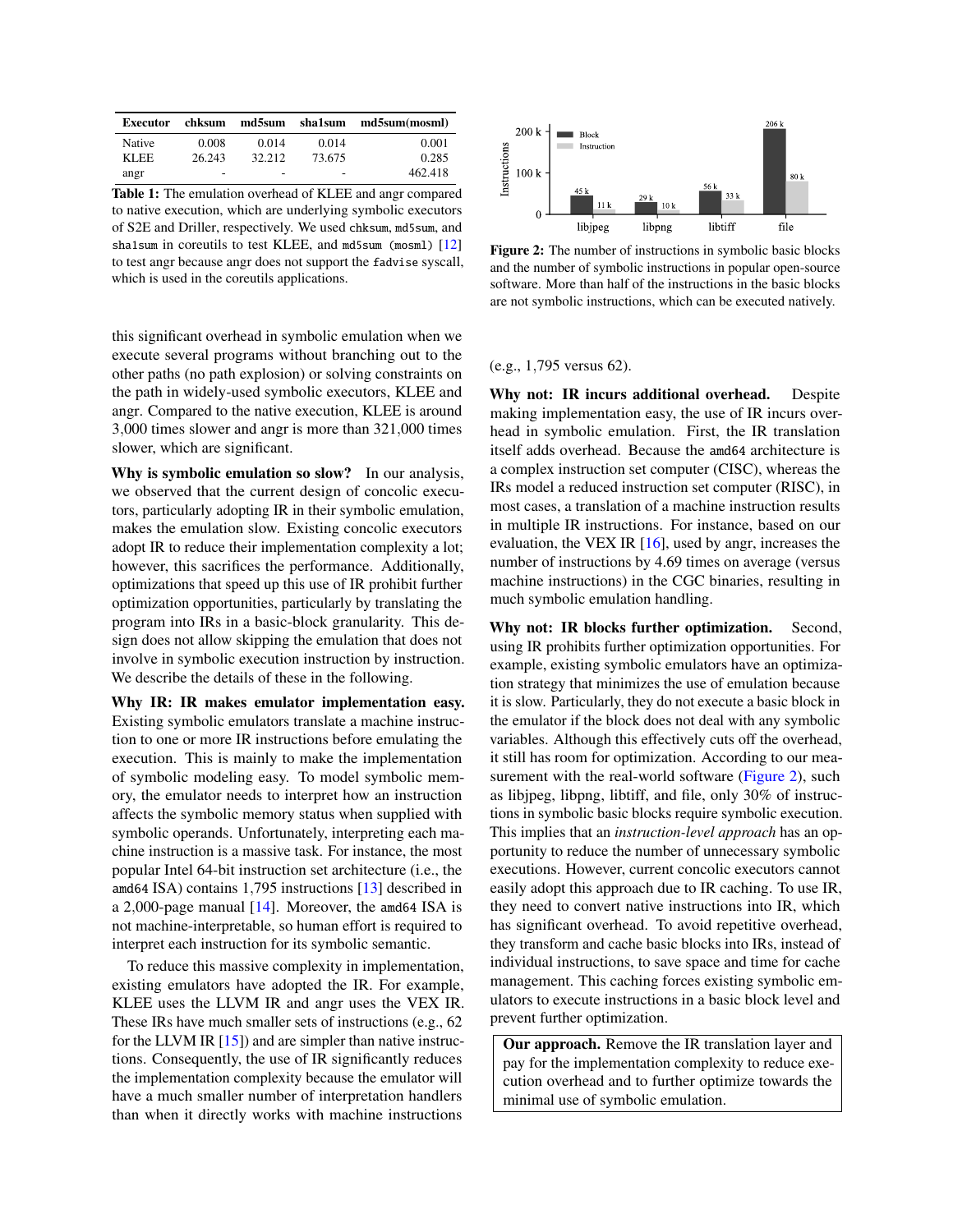#### 2.2 P2. Ineffective Snapshot

Why snapshot: eliminating re-execution overhead. Conventional concolic execution engines use snapshot techniques to reduce the overhead of re-executing a target program when exploring its multiple paths. The snapshot mechanism is also mandatory for hybrid fuzzing whose concolic re-execution is significantly slow, such as Driller. For example, we measured the code coverage by turning off the snapshot mechanism in Driller with 126 CGC binaries and given proof of vulnerabilities (PoVs) as initial seed files. As a result, Driller with snapshot achieved more code coverage in *76* binaries, but without snapshot achieved more code coverage in only *17* binaries, and others are the same.

Why not: fuzzing input does not share a common branch. Snapshots in hybrid fuzzing are not effective because concolic executions in hybrid fuzzing merely share a common branch. In particular, for conventional concolic engines, a snapshot is taken when the engine splits the path exploration from one conditional branch (i.e., the taken and untaken paths). The main purpose of taking a snapshot is to reuse a symbolic program state when exploring both paths at the same branch. In this regard, the engine backs up the symbolic state of the program in one branch, and then explores one of the paths (e.g., the taken path). When the path is exhausted or stuck, the engine restores the symbolic state to the previous state at the branch and moves to another path (i.e., the untaken path). The engine can explore the path without paying overhead for re-executing the program to the branch.

On the contrary, the concolic execution engine in hybrid fuzzing fetches multiple test cases from the fuzzer with which they are associated different paths of the program (i.e., sharing no common branch). This is because random mutation generates such test cases. This could 1) lead the program to a different code path or 2) concretize values differently on handling symbolic memory access [\[17\]](#page-15-10). Therefore, snapshots taken from one test case path cannot be re-used in the other test case path such that they do not optimize the performance.

Why not: snapshot cannot reflect external status. Worse yet, the snapshot mechanism becomes problematic in supporting external environments since it breaks process boundaries. Supporting external environments is required since the program heavily interacts with the external environment during its execution. Such interactions include the use of a file system and a memory management system, and these would be able to change the symbolic status of the program. When a program is being executed, it does not consider external environments since the underlying kernel maintains internal states related to them. Unfortunately, the snapshot mechanism breaks the assumption that the kernel holds: when a process diverges through fork()-like system calls, the kernel no longer maintains the states. Thus, concolic execution engines should maintain the states by itself.

Existing tools try to solve this problem through either *full system concolic execution* or *external environment modeling*, but they result in significant performance slowdown and inaccurate testing, respectively.

Full system concolic execution. Concolic testing tools such as S2E apply concolic execution for both the target program and the external environment. Although this approach ensures completeness and correctness, the tools cannot test the program in a reasonable time because conventional concolic executors are too slow and the complexity of the external environment is high. Moreover, a full system concolic execution requires expensive state backup and recovery. This overhead could be mitigated by copy-on-write under normal circumstances, but it is not applicable for hybrid fuzzing due to its non-shareable nature.

External environment modeling. Hybrid fuzzers, such as Driller, model or emulate the execution in the external environment. This approach has clear performance benefits by avoiding concolic execution, but it results in inaccurate models because it is almost impossible to completely and correctly model all system calls in practice. For example, Linux kernel 2.6 has 337 system calls, but angr only supports 22 system calls out of them. Further, despite excessive efforts of the developers, angr models many functions incompletely, such as mmap(). The current implementation of mmap() in angr ignores a valid file descriptor given to the function. It just returns empty memory instead of memory containing the file content.

Our approach. Optimize repetitive concolic testing, remove the snapshot mechanism that is inefficient in hybrid fuzzing, and use concrete execution to model external environments.

#### 2.3 P3. Slow and Inflexible Sound Analysis

Why sound analysis? Concolic execution tries to guarantee soundness by collecting *complete* constraints. This completeness assures that an input satisfying the constraints will lead the execution to the expected path. Thus, concolic execution can produce inputs to explore other paths of a program without worrying about false expectations.

Why not: never-ending analysis for complex logic. However, computing complete constraints could be expensive in various situations. In particular, computing the constraints for complex operations such as cryptographic functions or compression is often problematic. The upper part of [Figure 3](#page-4-2) shows a code snippet of the file program. If concolic execution visits file\_zmagic(), it sticks there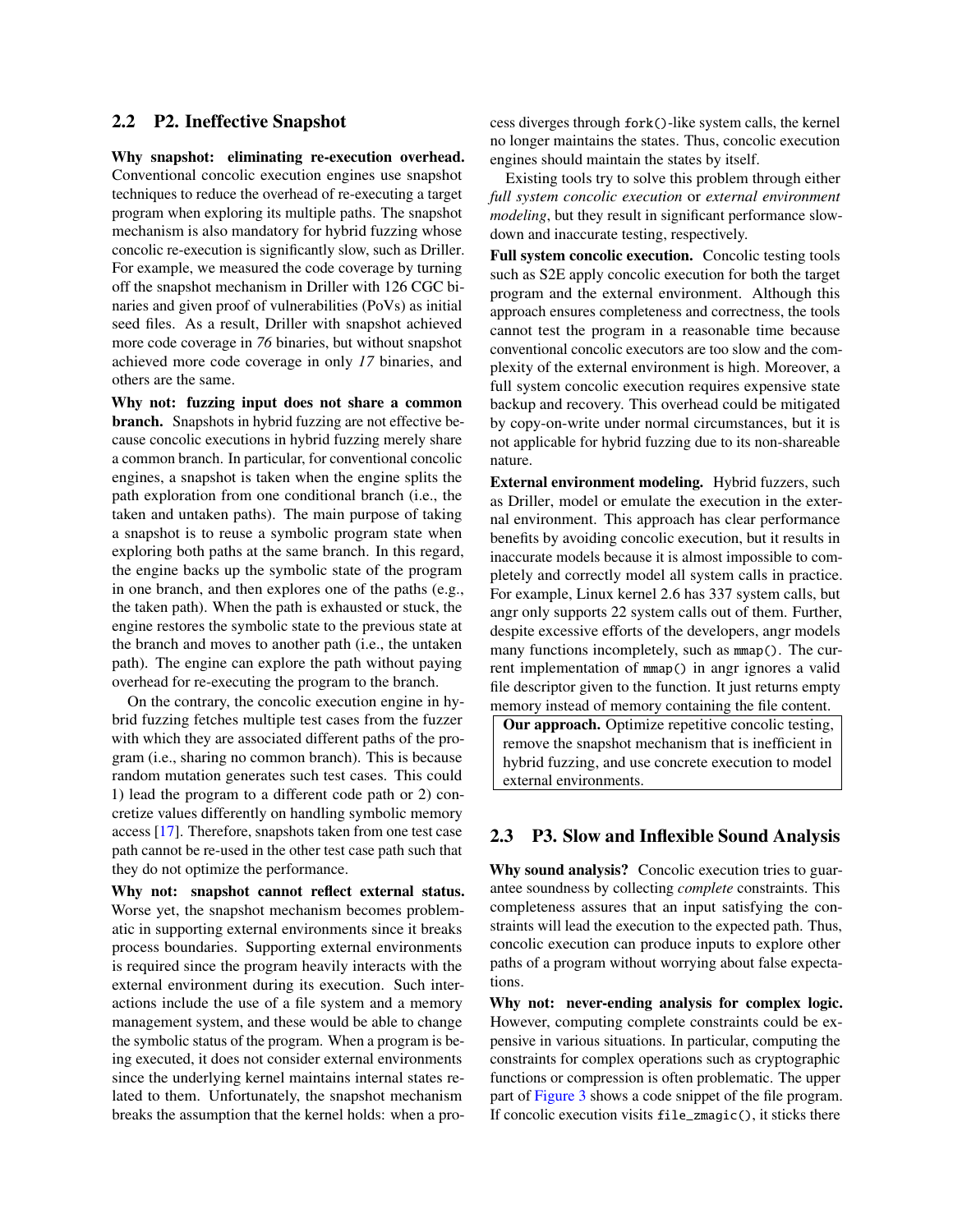```
1 // @funcs.c:221 in file v5.6
2 \text{ if } ((ms->flags & MAGIC_NO_CHECK_COMPRESS) == 0)m = file\_zmagic(ms, &b, inname); // zlib decompress4 ...
5 }
6
7 // other interesting code
1 // @funcs.c:177 in file v5.6
    'looks_ascii()
3 if (ch >= 0x20 && ch < 0x7f)
4 ...
5 // file_tryelf()
6 if (ch == 0x7f)
7 ...
```
Figure 3: The first example shows that collecting complete constraints for complicated routines such as file\_zmagic() could prohibit finding new paths. The second example shows that if a given concrete input follows a true path of looks\_ascii(), it over-constrains the path not to find a true path of file\_tryelf().

to compute complex constraints for zlib decompression and cannot search other interesting code.

Why not: sound analysis could over-constraint a path. The complete constraints can also over-constrain [\[5\]](#page-14-3) a path that limits concolic execution to find future paths. In particular, a constraint that is inserted to follow the native execution can cause the over-constraint problem. In the lower code of [Figure 3,](#page-4-2) if ch is defined as 'A' by a given concrete input, concolic execution will put the constraint, {ch >=  $0x20 \wedge ch < 0x7f$ }, at looks\_ascii() because the native execution will execute the true branch of the if statement. When it arrives at file\_tryelf(), the concolic execution cannot generate any test case because the final constraint is unsatisfiable, which is  ${ch} >= 0x20 \land ch < 0x7f \land ch == 0x7f$ . However, if file\_tryelf() does not depend on the true branch of looks\_ascii(), this is the over-constraint problem because an input generated by concolic execution without caring about the path constraint,  $ch = \alpha z \tau f$ , will explore a path in file\_tryelf().

Our approach. Collect an incomplete set of constraints for efficiency and solve only a portion of constraints if a path is overly-constrained.

# <span id="page-4-1"></span>3 Design

In this section, we explain our design decisions to realize QSYM. [Figure 4](#page-4-3) shows an overview of QSYM's architecture. QSYM aims at achieving fast concolic execution by reducing the efforts in symbolic emulation, which is the major performance bottleneck of existing concolic executors. To this end, QSYM first instruments and then runs a target program utilizing Dynamic Binary Translation (DBT) along with an input test case provided by a coverage-guided fuzzer. The DBT produces basic blocks for native execution and prunes them for symbolic

<span id="page-4-3"></span>

Figure 4: Overview of QSYM's architecture as a hybrid fuzzer. QSYM takes a test case and a target binary as inputs and attempts to generate new test cases that might explore new paths. It uses Dynamic Binary Translation (DBT) to natively execute the input binary as well as to select basic blocks for symbolic execution. Since QSYM applies various heuristics to trade strict soundness for better performance in constraint solving, the new test cases will be validated later by the fuzzer.

execution, allowing us to quickly switch between two execution models. Then, QSYM selectively emulates only the instructions necessary to generate symbolic constraints, unlike existing approaches that emulate *all* instructions in the tainted basic blocks. By doing this, QSYM reduced the number of symbolic emulations by a significant magnitude (5 $\times$ , see [Figure 10](#page-10-0) in [§5.3\)](#page-9-0) and hence achieved a faster execution speed. Thanks to its efficient execution, QSYM can execute symbolic execution repeatedly instead of using snapshots that require external environment modeling. In particular, QSYM can interact with the external environment in a concrete fashion instead of relying on the contrived environment models. To improve the performance of constraint solving, QSYM applies various heuristics that trade off strict soundness for better performance. Such a relaxation provides an unprecedented opportunity to the concolic executor for a hybrid fuzzer, in which the paired-up fuzzer can quickly validate the newly produced test cases—it will simply discard them if they are not interesting. The rest of this section describes our approaches to scale the concolic executor for the hybrid fuzzer to test real-world programs.

#### <span id="page-4-0"></span>3.1 Taming Concolic Executor

We explain in detail four new techniques to optimize the concolic executor for the hybrid fuzzer.

Instruction-level symbolic execution. QSYM symbolically executes a small set of instructions that are required to generate symbolic constraints. Unlike existing concolic executors, which apply a block-level taint analysis and so symbolically execute *all instructions* in the tainted basic blocks, QSYM employs an instruction-level taint tracking and symbolic execution on the tainted instructions. The existing concolic executors take such a coarse-grained approach because they suffer from high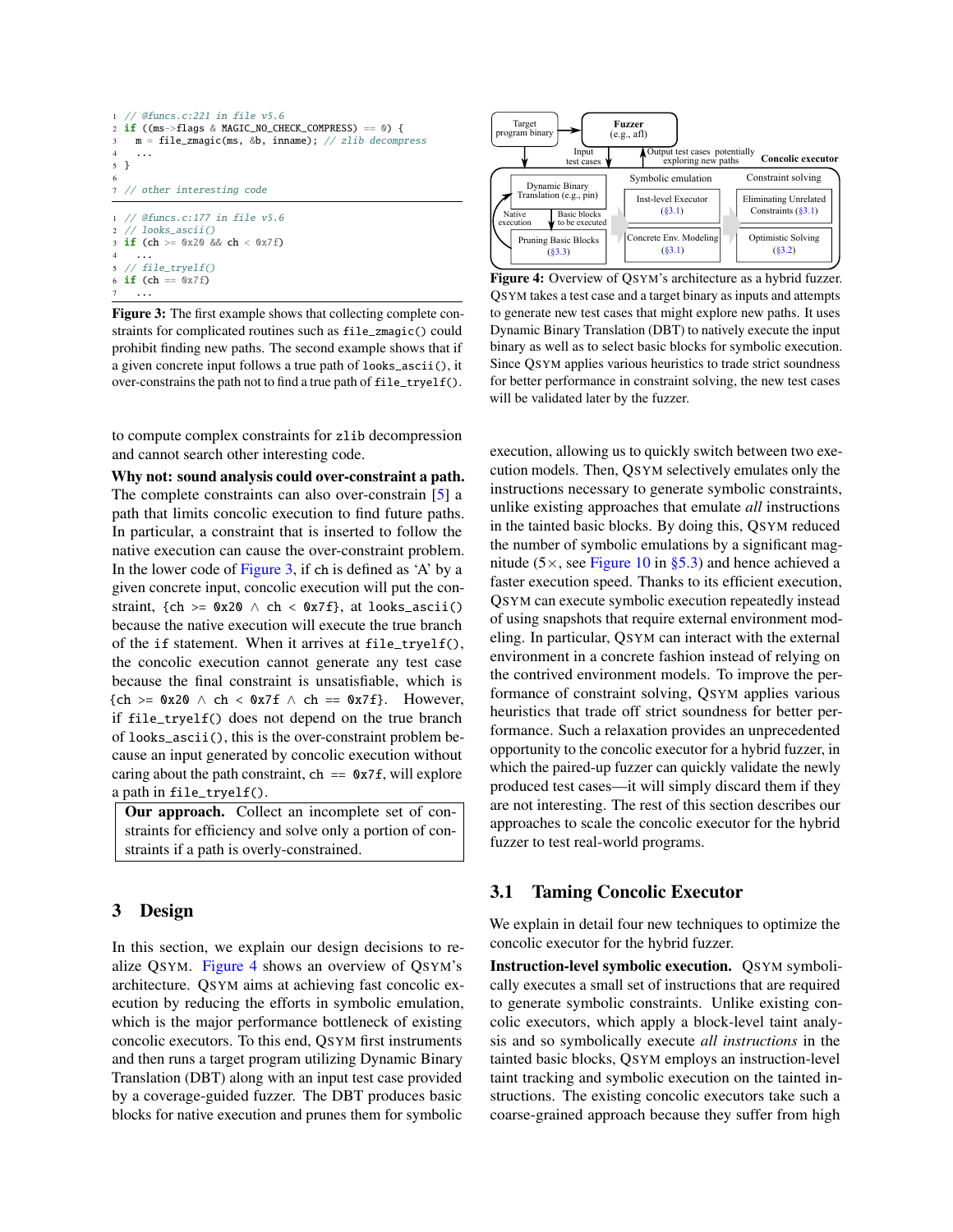<span id="page-5-0"></span>

| // If rdx (size) is symbolic<br>memset_sse2:<br>movd xmm0.esi<br>rax.rdi<br>mov<br>punpcklbw xmm0.xmm0<br>punpcklwd xmm0,xmm0<br>pshufd xmm0, xmm0, 0x0 | def op generic InterleaveLO(self, args):<br>$s = self. vector size$<br>$c = self. vector count$<br>left vector = $[arg[0]$ [(i+1)*s-1:i*s]<br>for $i$ in $x$ range $(c/2)$ ]<br>right_vector = $[args[1][(i+1)*s-1:i*s]$<br>for $i$ in $x$ range $(c/2)$ ] |
|---------------------------------------------------------------------------------------------------------------------------------------------------------|------------------------------------------------------------------------------------------------------------------------------------------------------------------------------------------------------------------------------------------------------------|
| rdx.0x40<br><b>C<sub>mp</sub></b><br>ja memset sse2+80                                                                                                  | return claripy.Concat(*itertools.chain.from iterable(                                                                                                                                                                                                      |
|                                                                                                                                                         | reversed(zip(left vector, right vector))))                                                                                                                                                                                                                 |

Figure 5: An example that shows the effect of instruction-level symbolic execution. If a size is symbolic at \_\_memset\_sse2(), the instruction-level symbolic execution only executes symbolic instructions, which are in the dashed box. However, the basicblock-level one needs to execute other instructions that can be executed natively, including punpcklwd, which is complex to handle as shown in the right-side angr code.

<span id="page-5-1"></span>

|                                       | 1 # create user    | # create user      | # create user                |
|---------------------------------------|--------------------|--------------------|------------------------------|
|                                       | userone            | userone            | \xfb\xfb\xfb\xfb\xf4\xf1\xf1 |
|                                       | 1 # create user    | # create user      | # create user                |
|                                       | usertwo            | usertwo            | \xfb\xfb\xfb\xfb\xfb\xfb\xf1 |
|                                       | $2$ # login        | $2$ # login        | $2$ # login                  |
|                                       | userone            | userone            | \xfb\xfb\xfb\xfb\xf4\xf1\xf1 |
|                                       | $1$ # send message | 4 # delete message | # delete message             |
| <b>Initial PoV</b><br>Driller<br>Osvm |                    |                    |                              |

Figure 6: The test cases generated by QSYM and Driller that explore the same code path from the same seed. They are different because QSYM uses unrelated constraint elimination as their underlying optimization techniques whereas Driller uses incremental solving. Unrelated constraint elimination can remove unnecessary constraints, for example, constraints for the user names, on the existence of a concrete input.

performance overheads when switching between native and symbolic executions. However, for QSYM, the efficient DBT makes it possible to implement a fine-grained, instruction-level taint tracking and symbolic execution, helping us to avoid unnecessary emulation overheads.

This method significantly improves the performance of QSYM's symbolic execution in practice. Take memset() as an example [\(Figure 5\)](#page-5-0), where only its size parameter (rdx) is tainted. Unlike a block-level approach, such as angr, that should symbolically execute all instructions, QSYM can generate symbolic constraints by executing only the last two instructions. This problem is more critical in real-world problems where modern compilers produce highly optimized code to minimize control-flow changes (e.g., using a conditional move like cmov). For example, in angr, any symbolic arguments to the memset() can prevent its symbolic execution because memset() relies on complex instructions like punpcklbw.

QSYM runs both native and symbolic executions in a single process by utilizing the DBT, making such mode switches extremely lightweight (i.e., a normal function call). It is worth noting that this approach is drastically different from most of the existing concolic engines, such as angr, where two execution modes should make nontrivial communications such as updating memory maps to make a mode switch. Accordingly, many optimizations made by angr are to reduce such mode switching, e.g., striving to run one mode as long as possible.

Solving only relevant constraints. QSYM solves con-

straints relevant to the target branch that it attempts to flip, and generates new test cases by applying the solved constraints to the original input. Unlike QSYM, other concolic executors such as S2E and Driller incrementally solve constraints; that is, they focus on solving the updated parts of constraints in the current run by utilizing lemmas learned from the previous execution. For pure symbolic executors that do not have any initial inputs for exploration, this incremental approach is effective in enumerating all possible input spaces [\[18\]](#page-15-11). However, this is not a favorable design for hybrid fuzzers for the following two reasons.

First, the incremental approach in hybrid fuzzers repeatedly solves the constraints that are explored by other test cases. For example, [Figure 6](#page-5-1) shows an initial test case and new test cases generated by QSYM and Driller when exploring the same code paths: the red marker shows the differences between the original input and the generated test cases. By solving only constraints relevant to the branch (i.e., selecting a menu for deleting a message), QSYM generates the new test case by updating a small part of the initial input. However, Driller generates new test cases that look drastically different from the original input. This indicates that Driller wastes time on solving irrelevant constraints that are repeatedly tested by fuzzers (e.g., constraints on usernames).

Second, the incremental approach is effective only when complete constraints are provided. Unfortunately, due to the emulation overheads, existing concolic executors cannot formulate symbolic constraints for complex, real-world programs. However, focusing only on relevant constraints gives us a higher chance to solve the constraints and produce new test cases that potentially take different code paths. For example, the test cases that are only relevant to the command menu will not be affected by the incomplete constraints generated for usernames [\(Figure 6\)](#page-5-1). Moreover, due to its environment support  $(\S 3.1)$  or various heuristics  $(\S 3.2, \S 3.3)$ , QSYM tends to generate more relaxed (i.e., incomplete) forms of constraints that can be easily solved. This makes QSYM scale enough to test real-world programs.

Preferring re-execution to snapshoting. QSYM's fast concolic execution makes re-execution much preferable to taking a snapshot for repetitive concolic testing. The snapshot approach, which creates an image of a target process and reuses it later, is chosen to overcome the performance bottleneck of the concolic execution; reexecuting a program to reach a certain execution path with a valid state can take much longer than restoring the corresponding snapshot. However, as QSYM's concolic executor becomes faster, the overhead of the snapshotting is no longer smaller than that of re-execution.

Concrete external environment. QSYM avoids problems resulting from an incomplete or erroneous modeling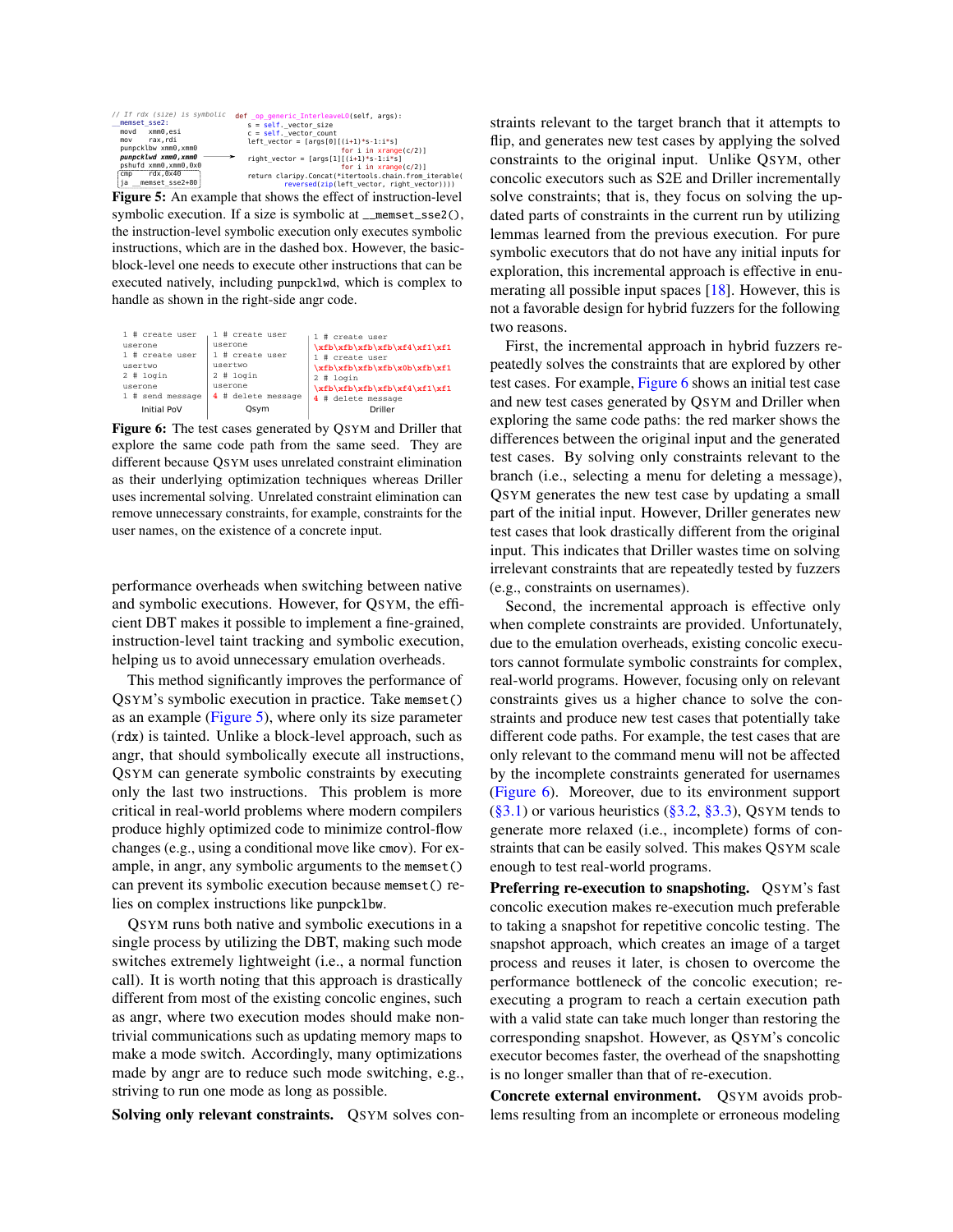of external environments by concretely interacting with external environments. Since the incompleteness and incorrectness of modeling deviate symbolic execution and native execution and mislead additional exploration, we should avoid them for further analysis. Instead of these erroneous models, QSYM considers external environments as "black-boxes" and simply executes them by concrete values. This is a common way to handle functions that cannot be emulated in symbolic execution [\[4,](#page-14-2) [19\]](#page-15-12), but it is difficult to apply to forking-based symbolic execution, which breaks process boundaries [\[20\]](#page-15-13). Since QSYM can achieve performance without introducing forkingbased symbolic execution [\[21\]](#page-15-14), QSYM can utilize the old but complete technique to support external environments. However, this approach can result in unsound test cases that do not produce any new coverage, unlike its claim. If QSYM blindly believes concolic execution, QSYM will waste its resources to explore paths using test cases that do not introduce any new coverage. To alleviate this, QSYM relies on a fuzzer to quickly check and discard the test cases to stop further analysis.

## <span id="page-6-0"></span>3.2 Optimistic Solving

Concolic execution is susceptible to over-constraint problems in which a target branch is associated with complicated constraints generated in the current execution path [\(Figure 3\)](#page-4-2). This problem is prevalent in real-world programs, but existing solvers give up too early (i.e., timeout) without trying to utilize the generated constraints, which took most of their execution time [\(Figure 10\)](#page-10-0). In hybrid fuzzing, a symbolic solver's role is to assist a fuzzer to get over simple *obstacles* (e.g., narrow-ranged constraints like  ${ch} == 0x7f$  in [Figure 3\)](#page-4-2) and go deeper in the program's logic. Thus, as a hybrid fuzzer, it is well justified to formulate potentially new test inputs, regardless of reaching unexplored code via the current path or other paths.

QSYM strives to generate interesting new test cases from the generated constraints by optimistically selecting and solving some portion of the constraints, if not solvable as a whole. As the emulation overheads dominate the overheads of constraint solving in complex programs, it economically makes sense to leverage this opportunity. In particular, QSYM chooses the last constraint of a path for optimistic solving for the two following reasons. First, it typically has a very simple form, making it efficient for constraints solving. Another candidate would be the complement of unsat\_core, which is the smallest set of constraints that introduces unsatisfiability. However, computing unsat\_core is very expensive and sometimes crashes the underlying constraint solver [\[22\]](#page-15-15). Second, test cases generated from solving the last constraint likely explore the target path as they at least meet the local

constraints when reaching the target branch. Since QSYM first eliminates constraints that are not related to the last constraint, all irrelevant constraints do not impact the result of the optimistic solving.

## <span id="page-6-1"></span>3.3 Basic Block Pruning

We observed that constraints repetitively generated by the same code are not useful for finding new code coverage in real-world software. In particular, the constraints generated by compute-intensive operations in a program are unlikely solvable (i.e., non-linear) at the end even if their constraints are formulated. Even worse, they tend to block the possibility of exploring other parts that are not relevant yet are interesting enough for further exploration. For example, in the second example of [Figure 3,](#page-4-2) even though concolic execution produces constraints for the zlib decompression, a constraint solver will not be able to solve the constraints because of their complexity [\[23\]](#page-15-16).

To mitigate this problem, QSYM attempts to detect repetitive basic blocks and then prunes them for symbolic execution and generates only a subset of constraints. More specifically, QSYM measures the frequency of each basic block execution at runtime and selects repetitive blocks to prune. If a basic block has been executed too frequently, QSYM stops generating further constraints from it. One exception is when a block contains *constant* instructions that do not introduce any new symbolic expressions, e.g., mov instructions in the x86 architecture and shifting or masking instructions with a constant.

QSYM decides to use *exponential back-off* to prune basic blocks since it rapidly truncates overly frequent blocks. It only executes blocks whose frequency number is a power of two. However, if it excessively prunes basic blocks, it could miss some of the solvable paths and thus could fail to discover new paths. To this end, QSYM builds two heuristic approaches to prevent excessive pruning: *grouping multiple executions* and *context-sensitivity*.

Grouping multiple executions is a knob that minimizes excessive pruning of basic blocks. When we count the frequency of a basic block's execution, we regard a group of executions as one in frequency counting. For instance, suppose the group size is *eight*. Then, only after executing the block *eight* times, we count the frequency as *one*. This will allow QSYM to execute the block *eight* times once it decided not to prune. This helps not to lose constraints that are essential to discover a new path and also does not affect much on the symbolic execution because running such basic blocks a small number of times would not make the constraints too complex.

Context-sensitivity acts as a tool for distinguishing running the same basic block in a different context for frequency counting. If we do not distinguish a context (i.e., at which point is this basic block called?), we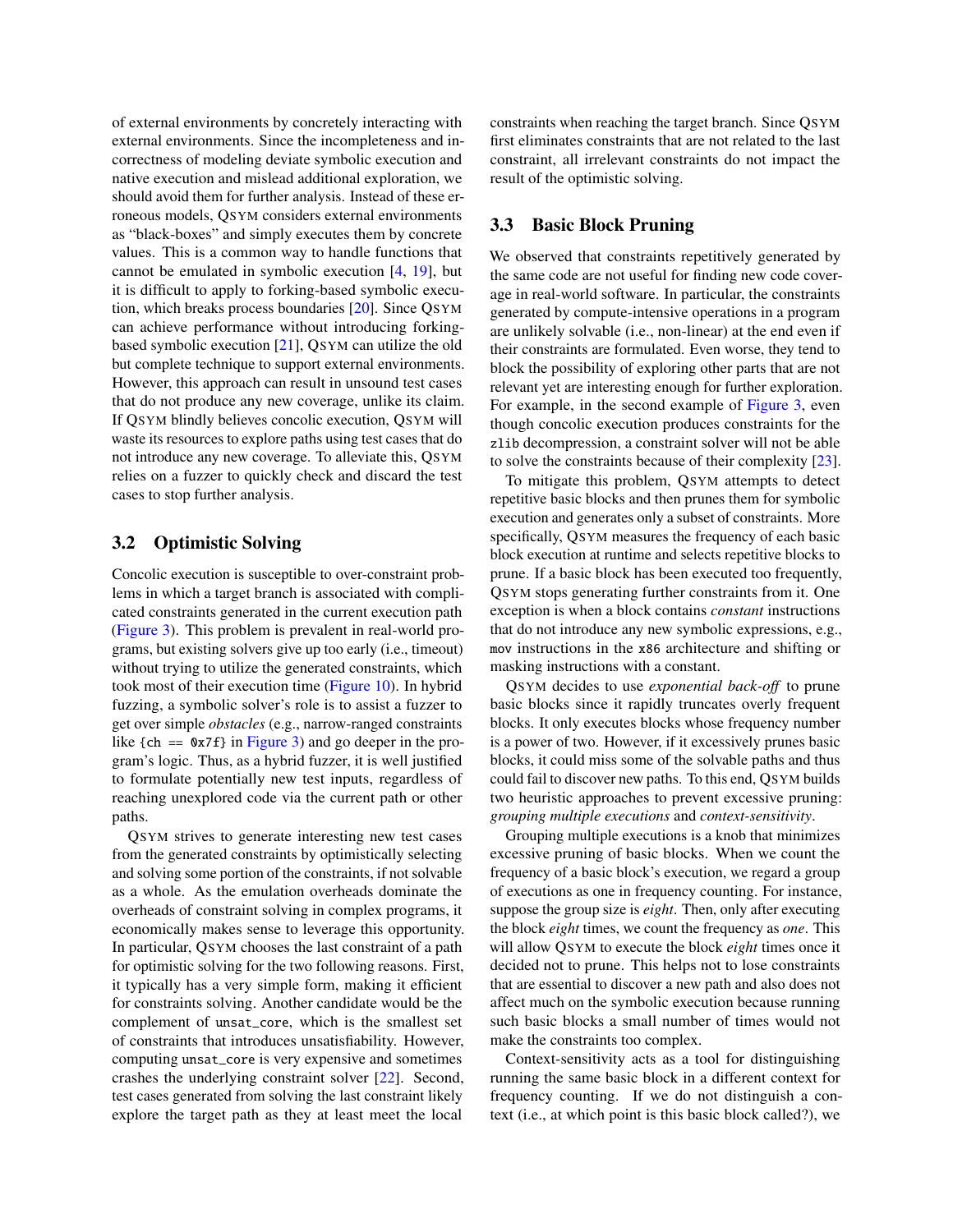<span id="page-7-2"></span>

| Component               | Lines of code       |  |
|-------------------------|---------------------|--|
| Concolic execution core | 12,528 LoC of $C++$ |  |
| Expression generation   | 1,913 LoC of C++    |  |
| System call abstraction | $1.577$ LoC of C++  |  |
| Hybrid fuzzing          | 565 LoC of Python   |  |

Table 2: QSYM's main components and their lines of code.

may lose essential constraints by pruning more blocks. For example, when there are two strcmp() calls, say strcmp(buf, "GOOD") and strcmp(buf, "EVIL"), these two calls must be considered as a different basic block execution for frequency counting. Otherwise, the execution of the same block in the other part of the program, which is irrelevant to the current execution, could affect pruning. QSYM maintains a call stack of the current execution, and uses a hash of it to differentiate distinct contexts.

## <span id="page-7-0"></span>4 Implementation

We implement the concolic executor from scratch. QSYM consists of 16K lines of code (LoC) in total, and [Table 2](#page-7-2) summarizes the complexity of each of its components. QSYM relies on Intel Pin [\[24\]](#page-15-17) for DBT, and its core components are implemented as Pin plugins written in C++: 12K LoC for the concolic execution core, 1.9K LoC for expression generation, and 1.5K LoC for handling system calls. QSYM also exposes Python APIs (0.5K LoC) such that users can easily extend the concolic executor; the hybrid fuzzer is built as a showcase using these APIs. QSYM uses libdft [\[25\]](#page-15-18) in handling system calls while adding support for the 64-bit environments. The current implementation of QSYM supports part of Intel 64-bit instructions that are essential for vulnerability discovery such as arithmetic, bitwise, logical, and AVX instructions. QSYM will be open-sourced and support different types of instructions, including floating point instructions in the future.

# <span id="page-7-1"></span>5 Evaluation

To evaluate QSYM, this section attempts to answer the following questions:

- Scaling to real-world programs. How effective is QSYM's approach in discovering new bugs and achieving better code coverage when fuzzing complex, real-world software? [\(§5.1,](#page-7-3) [§5.2\)](#page-8-1)
- Justifying design decisions. How effective are the design decisions made by QSYM in terms of bug finding? [\(§5.3,](#page-9-0) [§5.4,](#page-11-0) [§5.5\)](#page-12-0)
	- 1. Instruction-level symbolic execution. How effective is our fine-grained, instruction-level symbolic execution in terms of the number of

instructions saved and the overall performance of the hybrid fuzzer?  $(\frac{85.3}{3})$ 

- 2. Optimistic constraints solving. How reasonable is QSYM's optimistic constraints solving in terms of finding bugs? [\(§5.4\)](#page-11-0)
- 3. Pruning basic blocks. How effective is our approach to prune basic blocks in terms of the overall performance and code coverage? [\(§5.5\)](#page-12-0)

Experimental setup. We ran all the following experiments on Ubuntu 14.04 LTS equipped with Intel Xeon E7-4820 (having eight 2.0GHz cores) and 256 GB RAM. We used three cores respectively for master AFL, slave AFL, and QSYM for end-to-end evaluations [\(§5.1,](#page-7-3) [§5.2,](#page-8-1) and [§5.4\)](#page-11-0) and one core for testing concolic execution only  $(\S 5.3$  and  $\S 5.5)$ . Even though we used a server machine with many cores, we did not exploit all cores to run QSYM, but we aimed to run multiple experiments concurrently.

## <span id="page-7-3"></span>5.1 Scaling to Real-world Software

QSYM's approach scales to complex, real-world software. To highlight the effectiveness of our concolic execution engine, we applied QSYM to non-trivial programs that are not just large in size but also well-tested by the stateof-the-art fuzzer for a longer period of time. Thus, we considered all applications and libraries tested by OSS-Fuzz as ideal candidates for QSYM: libjpeg, libpng, libtiff, lepton, openjpeg, tcpdump, file, libarchive, audiofile, ffmpeg, and binutils. Among them, QSYM was able to detect *13 previously unknown bugs* in *eight* programs and libraries, including stack and heap overflows, and NULL dereferences (as shown in [Table 3\)](#page-8-2). It is worth noting that Google's OSS-Fuzz generated 10 trillion test inputs a day [\[28\]](#page-16-0) for a few months to fuzz these applications, but QSYM ran them for three hours using a single workstation. In other words, all the bugs found by QSYM require the accurate formulation of inputs to trigger, showing the effectiveness of our concolic executor. [§6](#page-12-1) provides in-depth analysis of some of the bugs that QSYM found.

Compared to QSYM, other hybrid fuzzers are not scalable to support these real-world applications. We tested Driller, a known state-of-the-art hybrid fuzzer, for comparison. For testing purpose, we modified Driller to accept file input because these applications receive input from files, while the original Driller accepts only the standard input. We followed the direction of Driller's authors for this modification. As a result, Driller was able to generate only a few test cases due to its slow emulation. Driller generated less than 10 test cases on average for 30 minutes of running, whereas QSYM generated hundreds (more than  $10\times$ ) of test cases in the same duration. Moreover, Driller was not able to support 5 out of 11 applications for lack of environment modelings and system call supports as shown in [Table 4.](#page-8-0)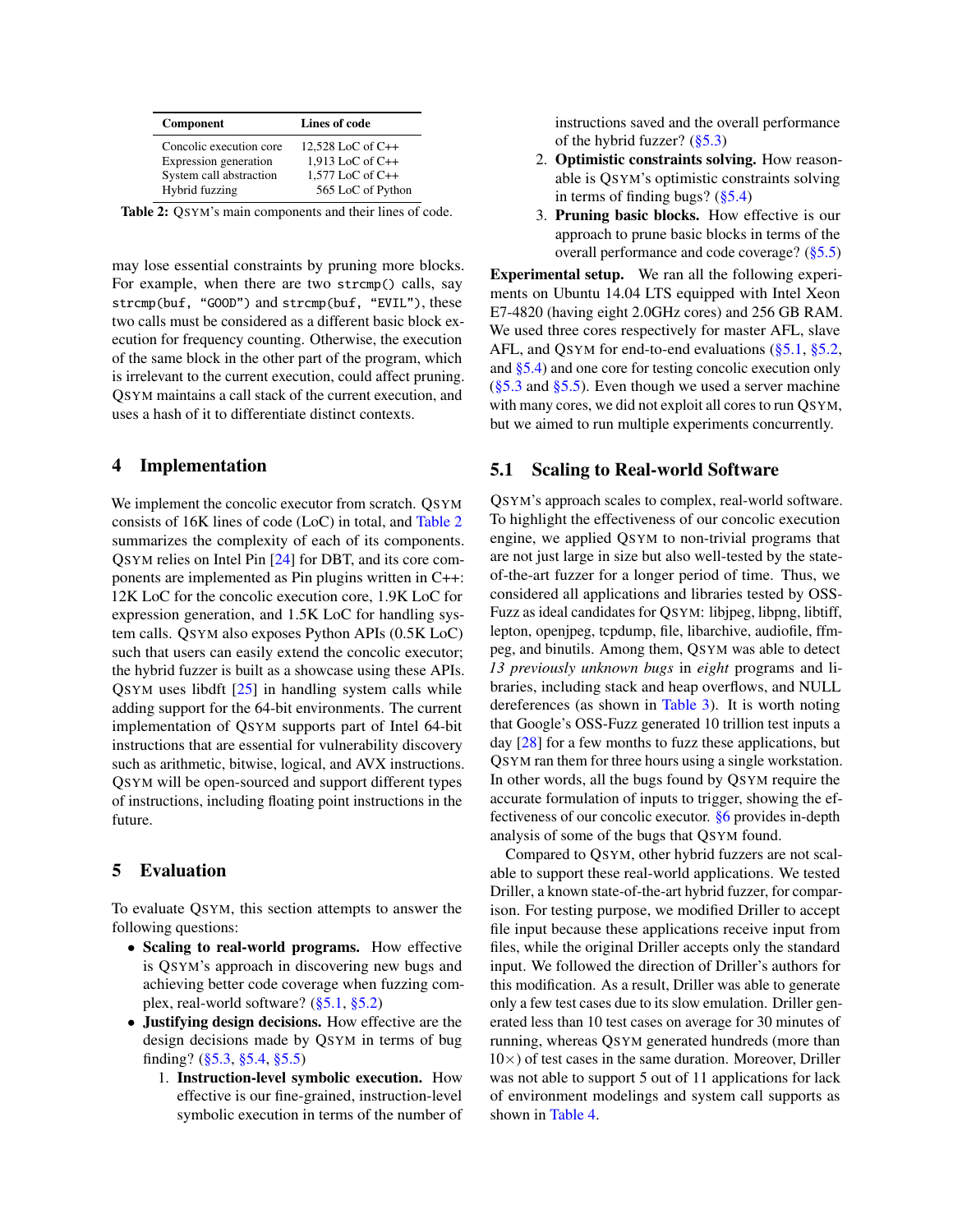<span id="page-8-2"></span>

| Program    | <b>CVE</b>           | <b>Bug Type</b>          | <b>Fuzzer</b> | <b>Fail (Fuzzer)</b>              | Fail (Hybrid)                 |
|------------|----------------------|--------------------------|---------------|-----------------------------------|-------------------------------|
| lepton     | CVE-2017-8891        | Out-of-bounds read       | AFL           | Meet complex constraints          | Explore deep code paths       |
| openjpeg   | CVE-2017-12878       | Heap overflow            | OSS-Fuzz      | Meet complex constraints          | Support external environments |
|            | Fixed by other patch | NULL dereference         |               |                                   |                               |
| tcpdump    | $CVE-2017-11543*$    | Heap overflow            | AFL           | Find where to change <sup>*</sup> | Support external environments |
| file       | CVE-2017-1000249*    | Stack overflow           | OSS-Fuzz      | Meet complex constraints          | Explore deep code paths       |
| libarchive | Wait for patch       | NULL dereference         | OSS-Fuzz      | Meet complex constraints          | Support external environments |
| audiofile  | CVE-2017-6836        | Heap overflow            | AFL.          | Multi-bytes magic values          | Explore deep code paths       |
|            | Wait for patch       | Heap overflow $\times$ 3 |               |                                   |                               |
|            | Wait for patch       | Memory leak              |               |                                   |                               |
| ffmpeg     | CVE-2017-17081       | Out-of-bounds read       | OSS-Fuzz      | Meet complex constraints          | Support external environments |
| objdump    | CVE-2017-17080       | Out-of-bounds read       | AFL.          | Meet complex constraints          | Explore deep code paths       |

Table 3: Bugs found by QSYM and known fuzzers that are previously used to fuzz the binaries, and the reason they cannot be detected by the existing fuzzer and hybrid fuzzer. CVE-2017-11543<sup>\*</sup> and CVE-2017-1000249<sup>\*</sup> are concurrently found by QSYM before being patched [\[26,](#page-15-19) [27\]](#page-16-1). The failure of the fuzzer in the tcpdump bug marked by \* is not crucial since a fuzzer also can find the bug, but in our experiment, QSYM found the bug 3 hours earlier than pure fuzzing.

<span id="page-8-0"></span>

| Program    | <b>Bug Type</b>          | <b>Syscall</b>  |
|------------|--------------------------|-----------------|
| libtiff    | Erroneous system calls   | mmap            |
| openjpeg   | Unsupported system calls | set_robust_list |
| tcpdump    | Erroneous system calls   | mmap            |
| libarchive | Unsupported system calls | $f$ $cnt1$      |
| ffmpeg     | Unsupported system calls | rt_sigaction    |

Table 4: Incomplete or incorrect system call handling by Driller that prohibits from applying Driller to real-world software. Driller's mmap() had an error: it ignored a file descriptor. We detected these errors dynamically using basic test cases in each project. Therefore, other incorrect or unsupported system calls could exist in unexplored paths.

## <span id="page-8-1"></span>5.2 Code Coverage Effectiveness

To show how effectively our concolic executor can assist a fuzzer in discovering new code paths, we measured the achieved code coverage during the fuzzing process by using QSYM (a hybrid fuzzer) and AFL (a fuzzer) with a varying number of input seed files. We selected libpng as a fuzzing target because it contained various narrow-ranged checks (e.g., checking the 4-byte magic value for chunk identification) that were non-trivial to satisfy without proper seeding inputs in the fuzzing-only approach. As seeding inputs, we collected high-quality (i.e., including various types of chunks) 141 PNG image files from the libpng project and incrementally (by 20%) applied to the fuzzers. For the 0% case, we provided a dummy ASCII file containing 256 'A's as a seeding input as both fuzzers required at least one input to begin with. For fair comparisons with the fuzzing-only approach, we prepared a hybrid fuzzer consisting of one master and one slave AFL instance with QSYM, and a fuzzer consisting of one master and two slave AFL instances so that both fuzzers utilized the same computing resources given the execution time. We ran both fuzzers for six hours and measured the explored code coverage.

The hybrid fuzzing approach was particularly effective in discovering new code paths when no or limited initial

<span id="page-8-3"></span>

Figure 7: Code coverage of libpng after a six-hour run of QSYM and AFL (two AFL instances for a fair comparison) with an increasing number of seeding inputs. In the 0% case, we put an invalid PNG file consisting of 256 'A's as an initial input. The 100% case includes 141 sample PNG image files provided by the libpng project. This experiment result highlights the effectiveness of code coverage that the concolic execution approach contributes to hybrid fuzzing, depending on the availability of quality seeding inputs.

inputs were provided [\(Figure 7\)](#page-8-3). In the 0% case (only with a dummy input), AFL did not make much progress as libpng checked the PNG header identifier in an early phase of execution. On the contrary, QSYM not only formulated and solved the constraints for checking the PNG's magic header identifier but also explored more than 20% of code paths of libpng, which was 3% higher than the code coverage of fuzzing with valid images, i.e., the 20% AFL case. Even when enough seeding inputs were provided, the concolic executor still allowed fuzzers to find more interesting paths. For example, the hIST chunk was not included in any of the 141 test cases, but QSYM was able to successfully generate new test cases by solving the symbolic constraints. It is worth noting that the hIST chunk needs to satisfy complex pre- and post-conditions to be a valid chunk in PNG: the hIST chunk should come after the PLTE chunk but before the IDAT chunk  $[29]$ . This example also hints at the difficulty of constructing complete test cases that cover all the fea-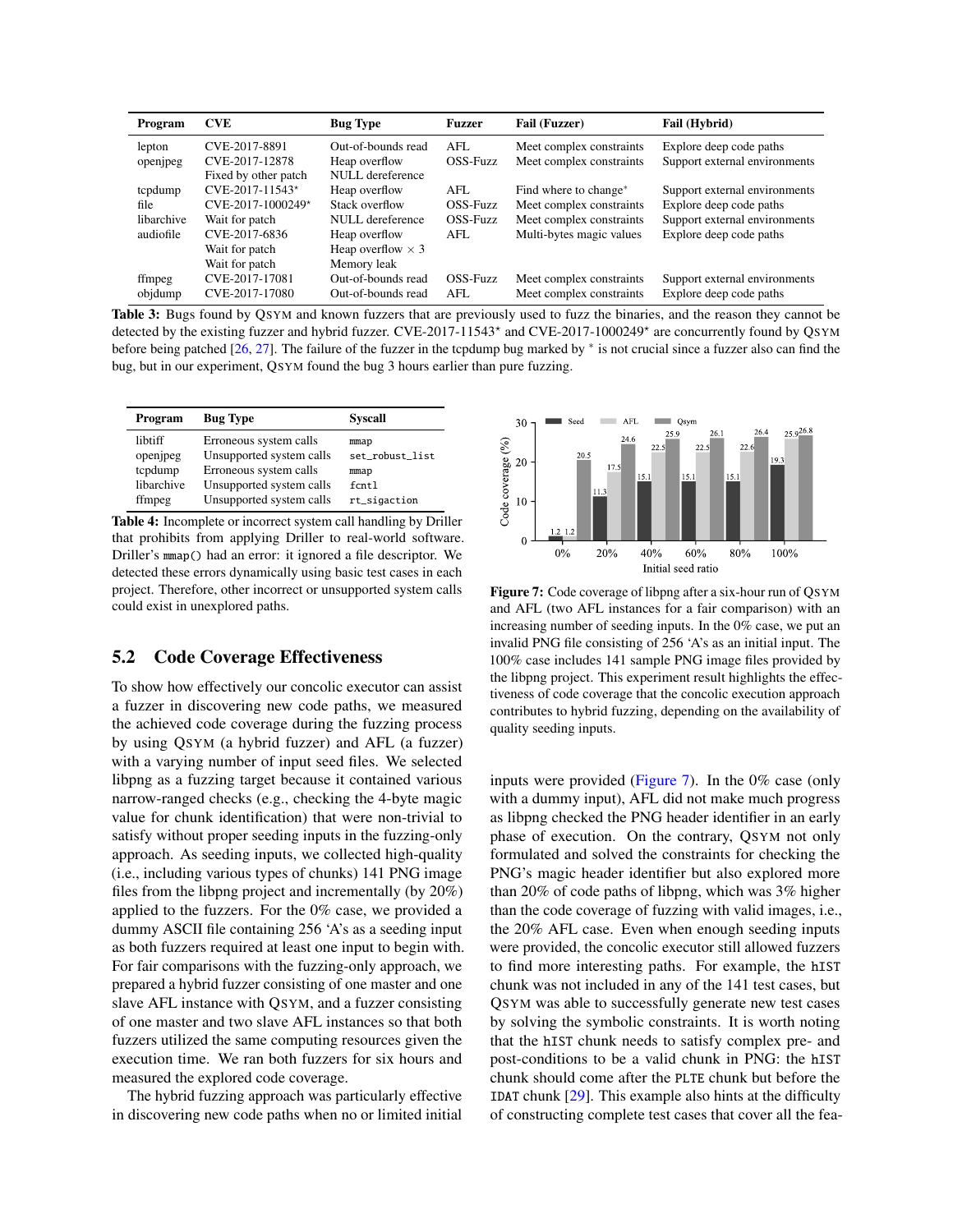<span id="page-9-1"></span>

Figure 8: This color map depicts the relative code coverage for five minutes that compares QSYM's with Driller's: the blue color means that QSYM found more code than Driller, and the red color means the opposite (see  $\S$ 5.3 for the exact formula). Each cell represents each CGC challenge in alphabetical order (from left to right and top to bottom). QSYM outperforms Driller in discovering new code paths; QSYM results in better code coverage in 104 challenges (82.5% cases) and Driller does better in 18 challenges (14.3% cases) out of 126.

tures implemented in software, where we believe QSYM's approach can shed some light on.

#### <span id="page-9-0"></span>5.3 Fast Symbolic Emulation

To show the performance benefits of QSYM's symbolic emulation, we used the DARPA CGC dataset [\[30\]](#page-16-3) to compare QSYM with Driller, which placed third in the CGC competition [\[8\]](#page-15-1). The CGC dataset included a wide range of programs from simple login services to sophisticated programs that attempt to mimic real-world protocols. CGC has released 131 challenge programs used in the CGC qualification event with PoVs—the inputs that trigger the vulnerabilities of the target program. Among the 131 challenge programs, we ignored five programs requiring Inter-Process Communication (IPC) that both QSYM and Driller did not support. We chose the PoVs as initial seed inputs because challenge writers intentionally hid bugs in the deep code path, so that PoVs tend to have good code coverage. To make our analysis simpler, we selected the first PoV (only one) as a seeding input for both fuzzers.

To show the fuzzing result, we used the code coverage that we measured from all the test cases generated while fuzzing each CGC challenge. Since the CGC programs did not support libgcov, a de-facto standard tool to measure code coverage, we used the AFL bitmap [\[31\]](#page-16-4) instead to indicate their code coverage. The AFL bitmap consists of 65,536 entries to represent code coverage, which is reasonable enough for our comparison purpose.

Since the direct comparison of simple code coverage numbers might not properly indicate which fuzzer explored more and different code paths, we relatively compared their code coverage (see below). Additionally, we

<span id="page-9-2"></span>

Figure 9: Comparing QSYM (5-min timeout) with Driller while increasing the time for constraints solving (from 5-min to 30 min). It shows that the reason Driller could not generate new test cases is not due to the limited time budget for solving the generated constraints.

removed the bitmap entries that are already covered by initial PoVs for a fair comparison of newly explored paths. Based on this, we used the following formula to compare and visualize both coverage results relatively. For code coverage *A* (QSYM) and *B* (Driller), we can quantify the coverage differences by using:

$$
d(A,B) = \begin{cases} \frac{|A-B|-|B-A|}{|(A\cup B)-(A\cap B)|} & \text{if } A \neq B\\ 0 & \text{otherwise} \end{cases}
$$

It intuitively represents how many more unique paths that *A* explored out of the total discrete paths that only either *A* or *B* explored. For example, if QSYM found more unique paths than Driller,  $d(A, B)$  will render a positive number, and it will be 1.0 when QSYM not only found more paths than Driller, but also covered all the paths that Driller found.

[Figure 8](#page-9-1) visualizes the results of the CGC code coverage for five minutes. Each cell represents each CGC challenge we tested in alphabetical order (from left to right and top to bottom). For example, the top-most left cell represents CROMU\_00001 and the bottom-most right cell represents YAN01\_00012. The blue color represents the cases in which QSYM resulted in better code coverage, and the red color represents the ones that Driller did better. The darkest colors indicate that one fuzzer dominated the code coverage of another.

QSYM outperforms Driller in terms of code coverage; QSYM explored more code paths in 104 challenges (82.5%) out of 126 challenges, whereas Driller did better only in 18 challenges (14.3%). More importantly, QSYM fully dominated Driller in 37 challenges, where QSYM also covered all paths explored by Driller. It is worth noting that increasing the timeout for Driller (i.g., giving more time for constraints solving) does not help to improve the result of the code coverage. To show this, we ran Driller with varying timeouts from 5 to 30 minutes while fixing the timeout of QSYM to 5 minutes [\(Figure 9\)](#page-9-2). Even with the 30-min timeout of Driller, QSYM explored more paths in 98 out of 126 binaries, whereas Driller's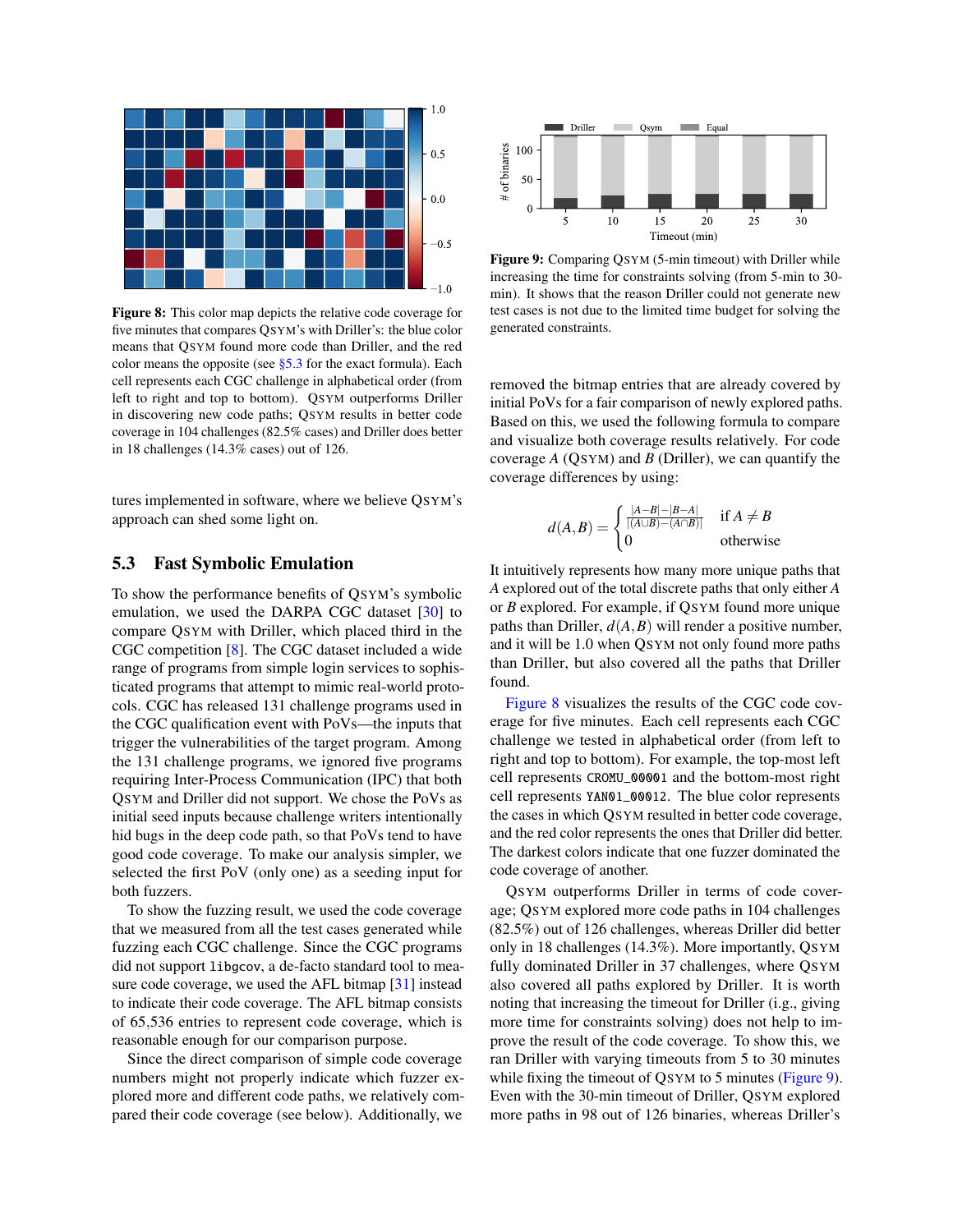<span id="page-10-0"></span>

Figure 10: Average time breakdown of QSYM and Driller for 126 CGC binaries with initial PoVs as initial seed files, and the number of instructions that are executed symbolically. 'Norm' is the product of the number of instructions of QSYM and the average rate of increase of VEX IR, 4.69.

coverage map was more or less saturated after the 10-min of the timeout.

Instruction-level symbolic execution. To understand how QSYM achieves a better performance than Driller, we break down the performance factors of QSYM and Driller. At a high level, Driller spent 27% of its execution time for creating snapshots and 70% for symbolic emulation (see, [Figure 10\(](#page-10-0)a)) In other words, Driller spent  $2 \times$  more time than QSYM for concolic execution, but most of its time was spent for emulation and snapshot.

The instruction-level symbolic execution implemented in QSYM played a major role in speeding up the symbolic emulation. One way to demonstrate the effectiveness of this technique is to measure the number of instructions symbolically executed by both systems. However, QSYM and Driller took a different notion of symbolic instructions, making it hard to compare both directly: QSYM uses the native x86 instructions, whereas Driller uses VEX IR for symbolic execution. Instead of counting and comparing the symbolically executed instructions, we took the amplification factor (i.e., 4.69) into consideration, the conversion rate from x86 to VEX IR when lifting all CGC binaries to use VEX IR. Even with this amplification factor (assuming an instruction in amd64 is equivalent to 4.69 instructions), QSYM executed only 1/5 of instructions symbolically when compared with Driller. Moreover, QSYM's fast emulator helps us eliminate the ineffective snapshot mechanism. All these improvements applied together make constraints solving another important factor for the overall performance of the concolic execution.

Further case analysis. We could find several tendencies from further investigation of the results:

1) QSYM explores more paths than Driller in large programs and with long PoVs (i.e., in exploring deeper path). For example, QSYM covers more code coverage than Driller in NRFIN\_00039, whose binary size is the largest among the challenges, about 12 MB. Moreover, QSYM can find test cases that cover code deep in the binaries. For example, CROMU\_00001 is a service that can send messages between users. To read a message, an attacker

<span id="page-10-1"></span>

| <b>Challenge</b>   | <b>Not emulated</b> | Total      |
|--------------------|---------------------|------------|
| NRFIN 00026        | $4(0.02\% )$        | 24,315     |
| NRFIN_00032        | $4(0.00\%)$         | 4,784,433  |
| CROMU_00016        | 18 (0.06 %)         | 31,988     |
| KPRCA 00045        | $25(0.00\%)$        | 81,920,092 |
| KPRCA 00009        | $27(0.23\%)$        | 11,512     |
| NRFIN_00027        | 178 (0.73 %)        | 24,449     |
| <b>CROMU 00028</b> | $1,154(0.01\%)$     | 18,626,977 |
| CROMU_00010        | $1,467(0.18\%)$     | 811,819    |
| <b>CROMU 00020</b> | 3,492 (11.15 %)     | 31,306     |
| KPRCA_00013        | 4.589 $(0.02\%$     | 18,746,620 |
| <b>CROMU 00002</b> | 14,977 (3.92 %)     | 381,793    |
| NRFIN_00021        | 18,821 (33.26 %)    | 56,583     |
| <b>KPRCA 00029</b> | 31,800 (0.16 %)     | 19.604.258 |

Table 5: The number of instructions in the CGC challenges that are not emulated due to the limitation of QSYM: no floating point operation supports.

should go through the following process: *(1)* create a new user (user1), *(2)* create another user (user2), *(3)* log in as user1, *(4)* send a message to user2, *(5)* logout, *(6)* log in as user2, and *(7)* read a message by sending a message id to read. QSYM reaches the 7th step that reads a message and generates test cases in the function, but Driller fails to reach the function. This shows that QSYM's efficient symbolic emulation is effective in discovering sophisticated bugs hidden deeper in the program's path.

2) With a limited time budget (5 to 30 minutes), Driller gets more coverage in applications with multiple nested branches within quickly reachable paths (i.e., shallow paths) because its snapshot mechanism is optimized for this case. Due to its slow emulation, Driller can search only the branches close to the start of a program in a limited time (5 to 30 minutes). When Driller reaches a nested branch (i.e., a chunked multiple cmp instructions), Driller can fully leverage its snapshot to quickly explore these branches without involving re-execution. In contrast, QSYM should re-execute the emulation with a newly generated input to reach to the next branch. However, QSYM can gradually find the path via re-execution, and this exploration will be efficient since the branches are also easily reachable by QSYM.

Incomplete emulation. Currently, QSYM does not completely emulate all instructions (e.g., it cannot emulate floating point operations with symbolic operands), so that one can think that its performance improvement is due to non-emulated instructions. To refute this hypothesis, we measured the number of instructions that were not emulated by QSYM [\(Table 5\)](#page-10-1). Note that only 13 binaries out of 126 binaries have at least one instruction that is not handled by QSYM. Moreover, only three of them have not-emulated instructions that are more than 1% of their total instructions. Thus, we conclude that the performance improvement was not due to the incompleteness of QSYM's instruction modeling but to our instruction-level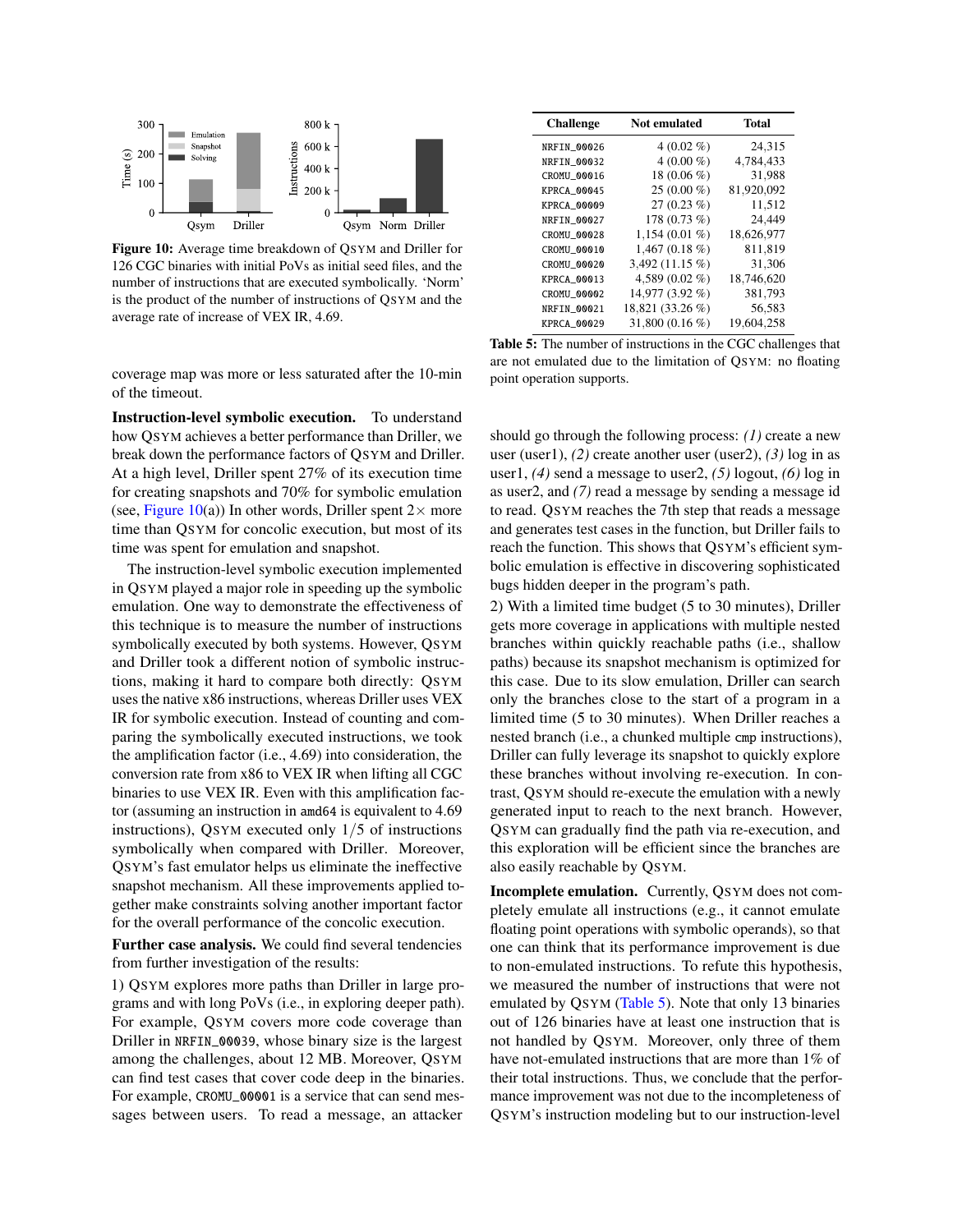<span id="page-11-1"></span>

Figure 11: The cumulative number of bugs found in the LAVA dataset with or without optimistic solving by time.

<span id="page-11-3"></span>

Figure 12: Time elapsed for optimistic solving and the number of unique bugs found in the LAVA dataset in a single execution of QSYM with an initial test case according to the number of constraints in optimistic solving. The minus symbol (–) represents the absence of optimistic solving; therefore, its elapsed time is zero in every case. Opt is our optimistic solving that only uses the last constraint in an execution path, and the number after the plus symbol (+) represents the number of additional constraints used for optimistic solving. For example, +1 represents that QSYM uses one additional constraint; therefore, it uses two constraints for optimistic solving, the last one and the additional one. The graph shows that our decision uses the last constraint helps QSYM find the most bugs while spending less time.

<span id="page-11-2"></span>

|               | unia        | base64      | md5sum                | who            |
|---------------|-------------|-------------|-----------------------|----------------|
| <b>FUZZER</b> | 7(25%)      | 7(16%)      | 2(4%)                 | $0(0\%)$       |
| <b>SES</b>    | $0(0\%)$    | $9(21\%)$   | $0(0\%)$              | 18 (39 %)      |
| VUzzer(R)     | $27(96\%)$  | $1(2\%)$    | $0(0\%)$              | $23(1\%)$      |
| VUzzer(P)     | $27(96\%)$  | 17 $(39\%)$ | $0(0\%)$              | 50 $(2\%$      |
| OSYM          | $28(100\%)$ |             | 44 (100 %) 57 (100 %) | 1,238 $(58\%)$ |
| Total         | 28          | 44          | 57                    | 2,136          |

Table 6: The number of bugs found by existing techniques and QSYM in the LAVA-M dataset. VUzzer (R) represents the number of bugs that are found by VUzzer in our machine settings, and VUzzer (P) represents the number of bugs in the VUzzer paper.

symbolic execution.

### <span id="page-11-0"></span>5.4 Optimistic Solving

To evaluate the effect of optimistic solving, we compared QSYM with others using the LAVA dataset [\[10\]](#page-15-3). LAVA is a test suite that injects *hard-to-find* bugs in Linux utilities to evaluate bug-finding techniques, so the test is adequate for demonstrating the fitness of the technique. LAVA consists of two datasets, LAVA-1 and LAVA-M, and we decided to use LAVA-M consisting of four buggy programs, file, base64, md5sum and who, which have been used for testing other systems such as VUzzer. We ran QSYM with and without the optimistic solving on the LAVA-M dataset for five hours, which is the test duration set by the original LAVA work [\[10\]](#page-15-3). To identify unique bugs, we used built-in bug identifiers provided by the

LAVA project.

The optimistic solving helps QSYM find more bugs by relaxing over-constrained variables. [Figure 11](#page-11-1) shows the cumulative number of unique bugs found by QSYM with or without optimistic solving. In all test cases, running QSYM with optimistic solving supersedes the run without it by finding more bugs even at an early stage (within three minutes). This result supports our design hypothesis that relaxing overly constrained variables would benefit path exploration, and fuzzing will assist this well to pruning out false-positive cases due to missing constraints. Take an example in base64; the program decodes an input string using a table lookup (i.e., table[input[0]]) and further comparisons will be restricted by that concrete value. In such a case, concolic execution concretizes the entire symbolic constraints to the current input because the table lookup over-constrains input symbols to have only one solution that is identical to an initial test case. Therefore, without optimistic solving, although QSYM arrived at branches that must pass to trigger crashes, constraint solver will return unsatisfiability. However, with the optimistic solving, even if the constraint is unsatisfiable, the solver will solve only the last constraint and generate a potential crash input, which helps fuzzer move forward if this optimistic speculation is correct.

We also compared QSYM with other state-of-the-art systems; QSYM outperformed them [\(Table 6\)](#page-11-2). At first, we tested VUzzer [\[9\]](#page-15-2) in our environment. However, our results were either equal (in md5sum and uniq) or worse (in base64 and who) than the original paper's results because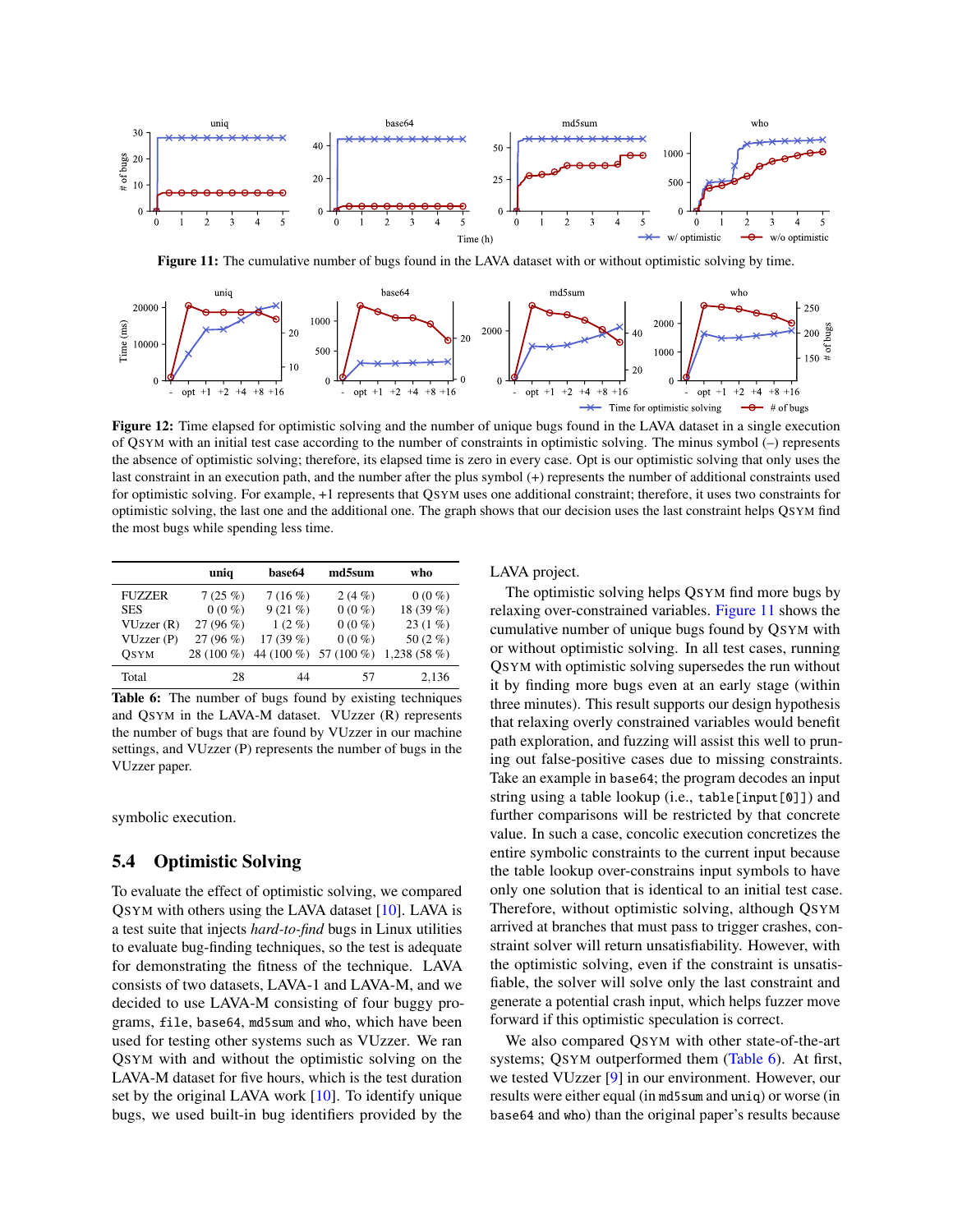<span id="page-12-2"></span>

Figure 13: Total newly found coverage and elapsed time for libjpeg, libpng, libtiff, and file with five seed files, except for libjpeg, which has only four files, that have the largest code coverage in each project.

our workstation has slow cores (2.0GHz). Instead, we decided to borrow the original results. We also borrowed the other results from the evaluation of LAVA [\[9\]](#page-15-2) due to its anonymized testing systems. In [Table 6,](#page-11-2) FUZZER represents the results of a coverage-oriented fuzzer and SES represents the results of the symbolic execution. QSYM found  $14\times$  more bugs than VUzzer and any other prior techniques in the LAVA-M dataset.

To evaluate our decision for optimistic solving that uses only the last constraint among constraints in an execution path, we measured the elapsed time and the number of bugs found in the LAVA-M dataset while changing the number of additional constraints. When we include additional constraints, we chose constraints in the order in which they were recently added. We used a single execution with the initial test case given by the dataset author instead of end-to-end evaluation to limit the impact by fuzzing. The results are shown in [Figure 12.](#page-11-3) QSYM with optimistic solving always found more bugs than QSYM without optimistic solving. However, considering additional constraints did not help find more bugs and just increased solving time in most cases. In certain cases, adding more constraints can reduce the time required for optimistic solving. This is not surprising since adding more constraints might help to decide unsatisfiability.

#### <span id="page-12-0"></span>5.5 Pruning Basic Blocks

To show the effect of the basic block pruning, we evaluated this technique with four widely-used open-source programs, namely, libjpeg, libpng, libtiff, and file. We chose five seed test cases that exhibit the largest code coverage (libjpeg has only four test cases so used just four) from each project. We ran QSYM with 5-min timeout for running concolic execution per each test case (19 cases in total, 5-min timeout for each test case, and up to 95 minutes) and then measured execution time and newly found code coverage.

[Figure 13](#page-12-2) shows that basic block pruning not only reduced execution time (63.6 min versus 94.2 min) but also helped to find more code coverage (13.2% versus 11.8%) in the real-world software. Take an example of libtiff; the

function TIFFReadDirectoryFindFieldInfo() keeps introducing new constraints because it contains a loop with a symbolic branch. Basic block pruning made QSYM concretely execute the function and focus on other interesting code, whereas running without it made the emulation stuck there for generating constraints.

The other design decisions, context-sensitivity and grouping, are essential to increase code coverage. [Fig](#page-12-2)[ure 13](#page-12-2) also shows code coverage and time when we disabled each grouping and context-sensitivity. If we disable grouping and use the AFL's algorithm as is, the pruning is too fine-grained, so it harms code coverage. A similar result was observed when we disabled context-sensitivity. In this case, QSYM prunes basic blocks too aggressively, prohibiting the generation of solvable constraints. Thus, these two design decisions are necessary to minimize the loss of code coverage.

## <span id="page-12-1"></span>6 Analysis of New Bugs Found

Out of 13 new bugs QSYM found, we took two interesting cases from ffmpeg and file in which we can clearly convey our idea. For each case, we attempt to answer how QSYM was able to find them, which features of QSYM helped find them, and most importantly, why OSS-Fuzz missed them.

## 6.1 ffmpeg

[Figure 14](#page-13-2) shows the simplified code of the ffmpeg bug that QSYM found, and the test case generated by QSYM to trigger it. To trigger the bug, a test case should meet very complicated constraints (Lines 3–10), which is nearly impossible for fuzzing. In contrast, QSYM successfully generated a new test case that can pass the complicated branch by modifying the seven bytes of a given input. AFL was able to pass the branch with the new test case and eventually reached the bug.

#### 6.2 file

[Figure 15](#page-13-3) shows the simplified code of the file bug that QSYM found. The bug is that the check of descsz becomes a tautology because of the incorrect use of the logical OR operator while parsing the ELF's note section. Interestingly, even though the bug is triggered when parsing an ELF file, initial seed files that we extracted from the tests directory in the file project do not contain any ELF files. In other words, QSYM successfully crafted a valid ELF file with a note section and triggered the vulnerability. This bug is difficult to be detected by a fuzzer because randomly crafting a valid ELF file with a note section starting with "GNU" is almost infeasible. Note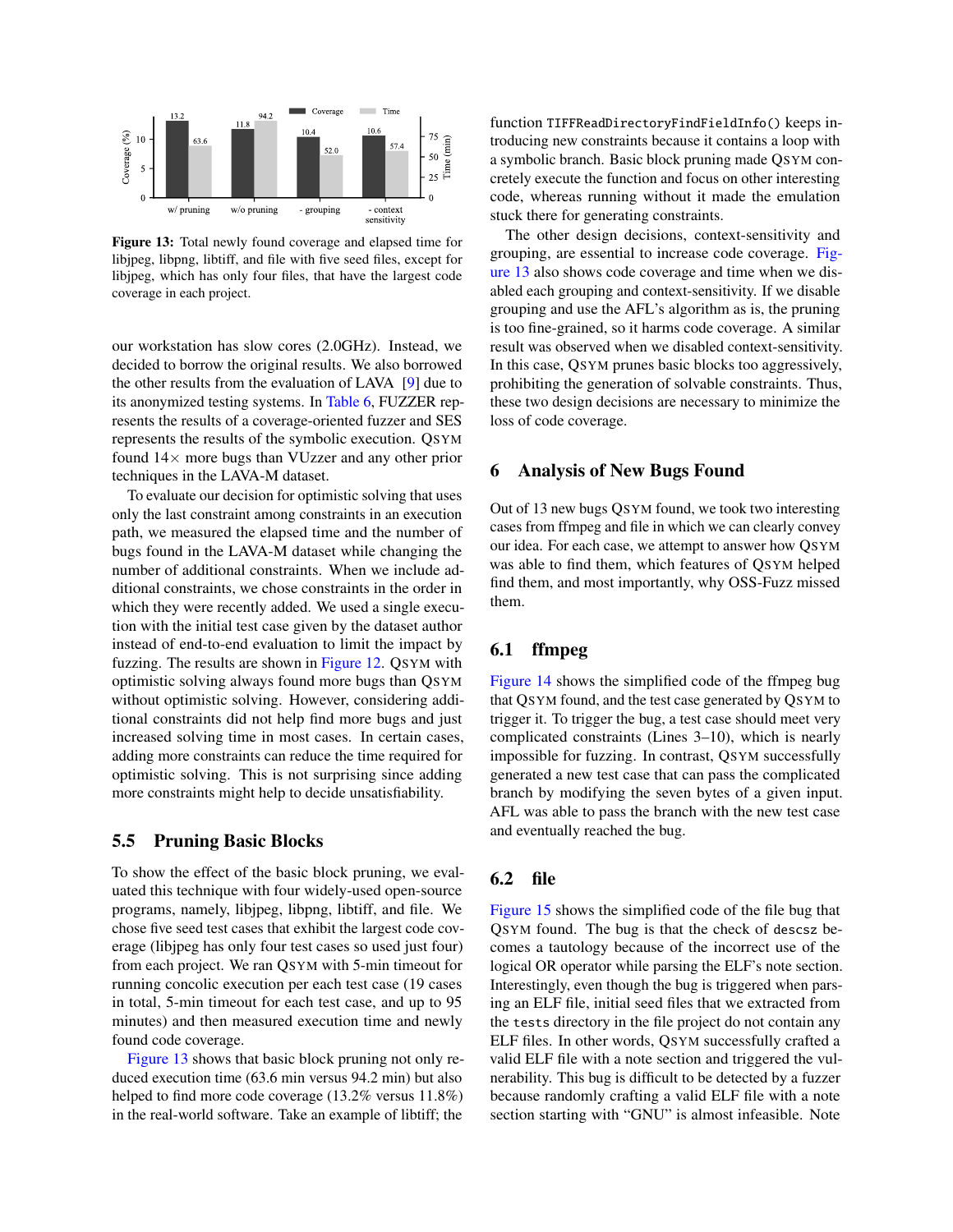```
1 // @libavcodec/x86/mpegvideodsp.c:58 (ffmpeg 3.4)
2 if ((\text{ox} \land (\text{ox} + \text{dxw}))3 \qquad \qquad \text{(ox ^ (ox + dxh))}4 \qquad \qquad \begin{array}{c} \hline \text{(ox ^ (ox + d x w + d x h))} \\ \hline \end{array}5 \qquad \qquad (ov \wedge (ov + dyw))
             (oy \land (oy + dyh))(oy \land (oy + dyw + dyh))) \gg (16 + shift)8 || (dxx | dxy | dyx | dyy) & 15
         || (need_emu && (h > MAX_H || stride > MAX_STRIDE)))
10 { ... return; }
11 // the bug is here
```
// input < 00000010: 0120 0040 7800 000e 00**01** 00**00 08**20 **8403** < 00000020: **0747** 013f 303f 3f3f 7f7f 7fff 0080 8080 --- // output > 00000010: 0120 0040 7800 000e 00**08** 00**20 00**20 **47c3** > 00000020: **4040** 013f 303f 3f3f 7f7f 7fff 0080 8080

Figure 14: The ffmpeg code about the bug found by QSYM and the test case generated by QSYM to reach it. AFL alone was unable to reach the bug because it is almost infeasible to randomly generate input to pass the complicated condition in Lines 3–10.

```
1 // @src/readelf.c:513 (file 5.31)
2 if (namesz == 4
      \& strcmp((char *)&nbuf[noff], "GNU") == 0
      4 && type == NT_GNU_BUILD_ID
      5 && (descsz >= 4 || descsz <= 20)) {...}
```
Figure 15: The file bug that QSYM found. The check for descsz is always true due to the incorrect use of logical OR operator.

that a concurrent bug report [\[27\]](#page-16-1) detected this bug using a static analysis tool cppcheck [\[32\]](#page-16-5).

#### <span id="page-13-0"></span>7 Discussion

We discuss the potentials of QSYM's technique beyond hybrid fuzzing, using QSYM with other fuzzers, and the limitations of QSYM.

Adoption beyond fuzzing. Basic block pruning  $(\S 3.3)$ can directly be applied to the other concolic executors as a heuristic path exploration strategy. Take an example of testing file parsers; this technique allows QSYM to focus on control data (i.e., headers), which leads to new code coverage [\[33\]](#page-16-6), rather than payloads, which will consume a lot more time to analyze but do not discover any new code coverage. We envision that the same strategy may help other concolic executors on testing programs with complex data processing logic such as data compression, Fourier transform, and cryptographic logic. By adopting this, concolic executors can automatically truncate such complex yet irrelevant logic and stay focused on the input fields that determine a program's control flow.

Optimistic solving (in  $\S$ 3.2) could also be applied to other domains to speed up symbolic execution, with a condition if the domain runs an efficient validator like a fuzzer. This cannot be directly applied to general concolic executors because optimistic solving relaxes an overlyconstrained path to generate some potentially correct inputs. It will generate a haystack of false positives that deviate the program state from the expected state. However, in hybrid fuzzing like QSYM, because the fuzzer can efficiently validate whether the input drives the program to an expected state (i.e., finding a new code coverage) or not, we can quickly extract some useful results from the haystack. Likewise, other domains, for instance, automatic exploit generation, can adapt this technique to speed up for quickly reaching to the vulnerable state and crafting an exploit. After that, it could also efficiently validate a crafted exploit by just executing it and observe the core dump to check if it is a false positive.

Complementing each other with other fuzzers. Hybriding QSYM with other fuzzers better than AFL will show better results. While other fuzzers exist that en-hance AFL, such as VUzzer [\[9\]](#page-15-2) and AFLFast [\[34\]](#page-16-7), in this paper, we applied QSYM to AFL in order to fairly present the enhancement only by the concolic execution. QSYM can complement the others by quickly reaching the branch with narrow-ranged, complex constraints and solving them to generate test cases for that point. Moreover, QSYM can also be complemented by other fuzzers. Frequency-based analysis step and Markov chain modeling in AFLFast, as well as error-handler detection in VUzzer, could generate more meaningful input, which would result in using QSYM's concolic executor more efficiently.

Limitations. Although fast, QSYM is a concolic executor, so its performance is still bound to theoretical limits like constraint solving. Currently, QSYM is specialized to test programs that run on the x86\_64 architecture. Unlike other executors that adopted IR, QSYM cannot test programs that run on other architectures. We plan to overcome this limitation by improving QSYM to work with architecture specifications  $[13, 35]$  $[13, 35]$  $[13, 35]$  rather than a specific architecture implementation. Additionally, QSYM currently supports only memory, arithmetic, bitwise, and vector instructions, all of which are essential for vulnerability discovery. We plan to support other instructions including floating-point operations to extend QSYM's testing capability.

#### <span id="page-13-1"></span>8 Related Work

## 8.1 Coverage-Guided Fuzzing

Coverage-guided fuzzing becomes popular especially since AFL [\[1\]](#page-14-0) has shown its effectiveness. AFL prioritizes inputs that likely reveal new paths by collecting coverage information during program execution to assess generated inputs, enabling quick coverage expansion. Also, AFLFast [\[34\]](#page-16-7) uses a Markov chain model to prioritize paths with low reachability, and CollAFL [\[36\]](#page-16-9)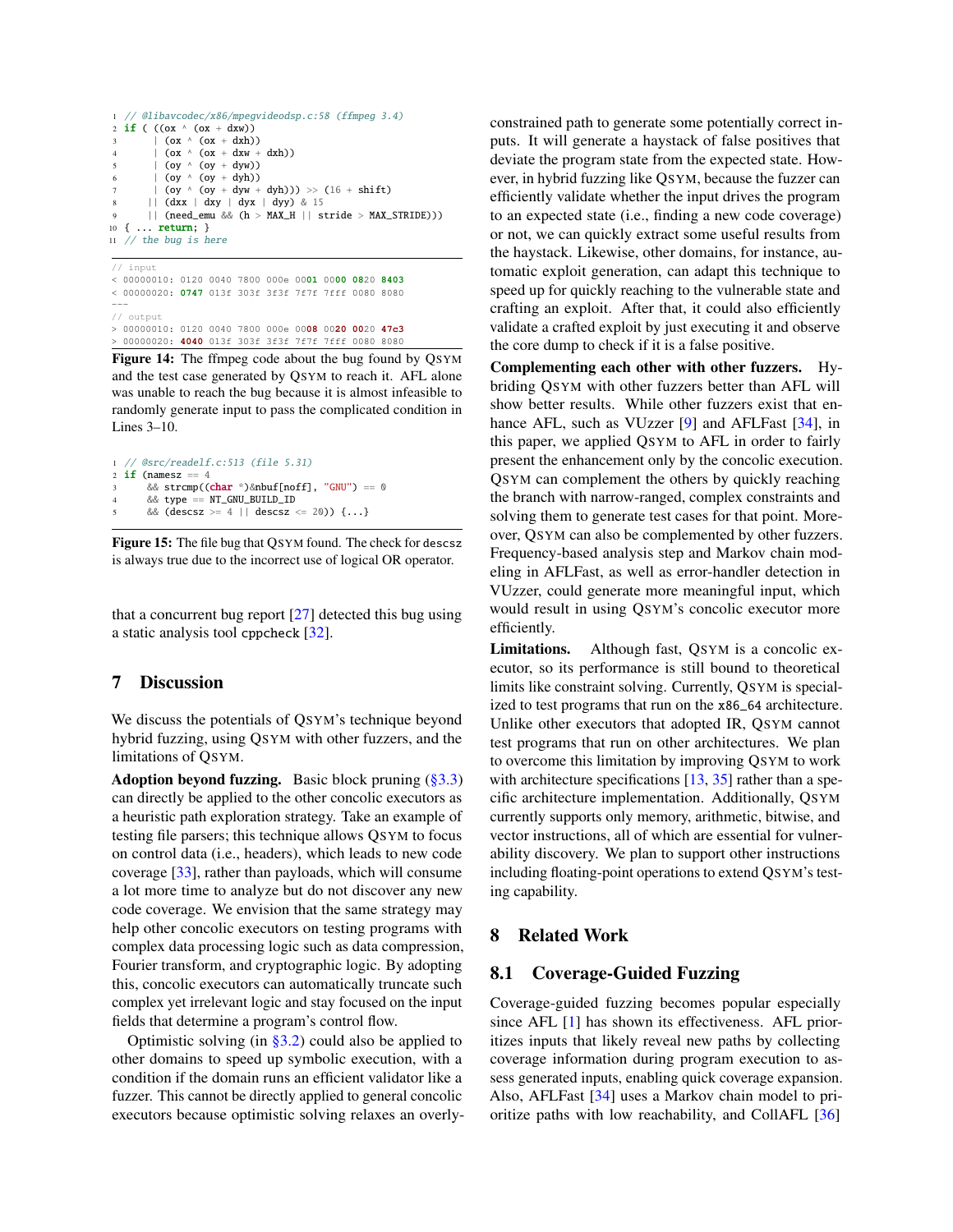provides accurate coverage information to mitigate path collisions.

However, fuzzing has a fundamental limitation: it cannot traverse paths beyond narrow-ranged input constraints (e.g., a magic value). To overcome such a limitation, VUzzer [\[9\]](#page-15-2) develops application-aware mutation techniques by performing static and dynamic program analysis. Steelix [\[37\]](#page-16-10) recovers correct magic values by collecting comparison progress information during program execution. FairFuzz [\[38\]](#page-16-11) discovers magic values and prevents their mutations with program analysis and heuristics. Angora [\[39\]](#page-16-12) adopts taint tracking, shape and type inference, and a gradient-descent-based search strategy to solve path constraints efficiently. These approaches, however, can only handle certain types of constraints. In contrast, QSYM relies on symbolic execution such that it has a chance to satisfy any kinds of constraints. In addition, a recent study, T-Fuzz [\[40\]](#page-16-13), transforms a program itself to cover more interesting code paths, which could be combined with QSYM to remove unsolvable constraints from the program.

#### 8.2 Concolic Execution

Concolic execution is a path-exploring technique that performs symbolic execution along a concrete execution path to direct the program to new execution paths. Concolic execution has been largely adopted for automatic vulnerability finding from source code [\[19,](#page-15-12) [41,](#page-16-14) [42\]](#page-16-15) to binary [\[4,](#page-14-2) [5,](#page-14-3) [20,](#page-15-13) [21,](#page-15-14) [43\]](#page-16-16).

However, concolic execution suffers from the path explosion problem in which the number of paths to explore grows exponentially with a program size. To mitigate this problem, SAGE [\[4,](#page-14-2) [44\]](#page-16-17) proposes generational search to maximize the number of test cases in one execution and applies unrelated constraint solving [\[45\]](#page-16-18). Dowser [\[46\]](#page-16-19) uses static analysis and taint analysis to guide concolic execution and minimizes the number of symbolic expressions to find buffer overflow vulnerabilities. Mayhem [\[21\]](#page-15-14) combines forking-based symbolic execution and re-execution-based symbolic execution to balance performance and memory usage. In contrast, QSYM uses (1) fuzzing to explore most paths to avoid the path explosion problem, (2) generic heuristics (e.g., basic block pruning) without assuming any specific bug type, and (3) instruction-level re-execution-based symbolic execution for better performance.

## 8.3 Hybrid Fuzzing

The concept of hybrid fuzzing is first proposed by Majumdar and Sen [\[6\]](#page-15-0). Later, Driller [\[8\]](#page-15-1) demonstrated its effectiveness in DARPA CGC with a refined implementation. In both studies, the majority of path exploration

is offloaded to the fuzzer, while concolic execution is selectively used to drive execution across the paths that are guarded by narrow-ranged constraints. Pak [\[7\]](#page-15-20) also proposes a similar idea, but it is limited to the frontier nodes that are mainly magic value checks at early execution stages. However, these hybrid fuzzers use general concolic executors that are not only slow but also incompatible with hybrid fuzzing. On the contrary, QSYM is tailored for hybrid fuzzing, so that it can scale to detect bugs from real-world software.

#### <span id="page-14-4"></span>9 Conclusion

This paper presented QSYM, a fast concolic execution engine tailored to support hybrid fuzzers. QSYM makes hybrid fuzzing scalable enough to test complex, real-world applications. Our evaluation results showed that QSYM outperformed Driller in the DARPA CGC binaries and VUzzer in the LAVA-M test set. More importantly, QSYM found 13 previously unknown bugs in the eight non-trivial programs, such as ffmpeg and OpenJPEG, which have heavily been tested by the state-of-the-art fuzzer, OSS-Fuzz, on Google's distributed fuzzing infrastructure.

#### 10 Acknowledgments

We thank the anonymous reviewers, and our shepherd, Mathias Payer, for their helpful feedback. This research was supported in part by NSF, under awards CNS-1563848, CRI-1629851, CNS-1704701, and CNS-1749711, ONR under grants N000141512162 and N000141712895, DARPA TC (No. DARPA FA8650-15-C-7556), NRF-2017R1A6A3A03002506, ETRI IITP/KEIT [2014-0-00035], and gifts from Facebook, Mozilla, and Intel.

#### References

- <span id="page-14-0"></span>[1] M. Zalewski, "american fuzzy lop," [http://lcamtuf.](http://lcamtuf.coredump.cx/afl/) [coredump.cx/afl/,](http://lcamtuf.coredump.cx/afl/) 2015.
- [2] Google, "honggfuzz," [https://github.com/google/](https://github.com/google/honggfuzz) [honggfuzz,](https://github.com/google/honggfuzz) 2010.
- <span id="page-14-1"></span>[3] ——, "OSS-Fuzz - continuous fuzzing of open source software," [https://github.com/google/oss](https://github.com/google/oss-fuzz)[fuzz,](https://github.com/google/oss-fuzz) 2016.
- <span id="page-14-2"></span>[4] P. Godefroid, M. Y. Levin, and D. A. Molnar, "Automated whitebox fuzz testing," in *Proceedings of the 15th Annual Network and Distributed System Security Symposium (NDSS)*, San Diego, CA, Feb. 2008.
- <span id="page-14-3"></span>[5] V. Chipounov, V. Kuznetsov, and G. Candea, "S2E: A platform for in-vivo multi-path analysis of soft-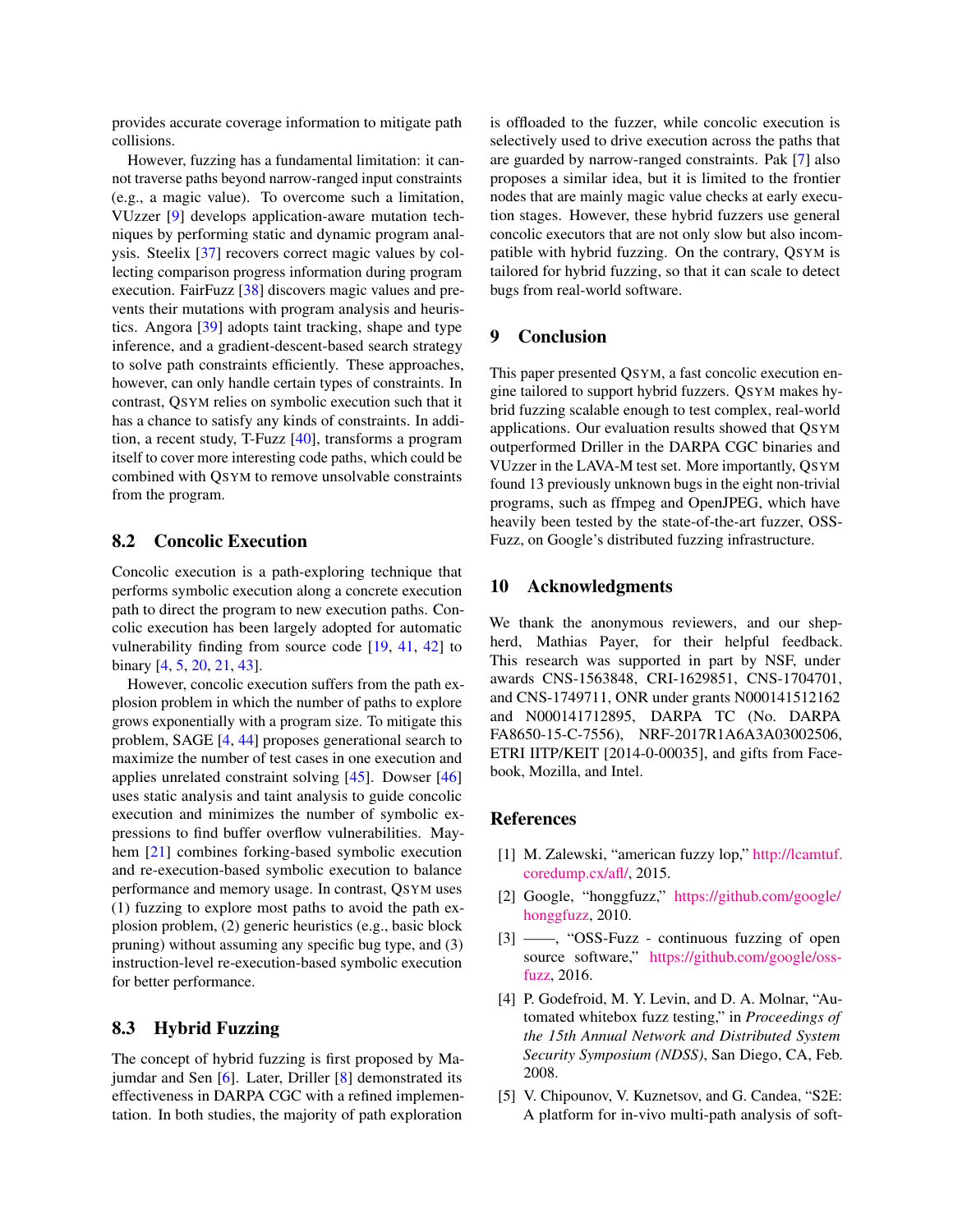ware systems," in *Proceedings of the 16th ACM International Conference on Architectural Support for Programming Languages and Operating Systems (ASPLOS)*, Newport Beach, CA, Mar. 2011.

- <span id="page-15-0"></span>[6] R. Majumdar and K. Sen, "Hybrid Concolic Testing," in *Proceedings of the 29th International Conference on Software Engineering (ICSE)*, Minneapolis, MN, May 2007.
- <span id="page-15-20"></span>[7] B. S. Pak, "Hybrid fuzz testing: Discovering software bugs via fuzzing and symbolic execution," Master's thesis, Carnegie Mellon University Pittsburgh, PA, 2012.
- <span id="page-15-1"></span>[8] N. Stephens, J. Grosen, C. Salls, A. Dutcher, R. Wang, J. Corbetta, Y. Shoshitaishvili, C. Kruegel, and G. Vigna, "Driller: Augmenting fuzzing through selective symbolic execution," in *Proceedings of the 2016 Annual Network and Distributed System Security Symposium (NDSS)*, San Diego, CA, Feb. 2016.
- <span id="page-15-2"></span>[9] S. Rawat, V. Jain, A. Kumar, L. Cojocar, C. Giuffrida, and H. Bos, "VUzzer: Application-aware evolutionary fuzzing," in *Proceedings of the 2017 Annual Network and Distributed System Security Symposium (NDSS)*, San Diego, CA, Feb.–Mar. 2017.
- <span id="page-15-3"></span>[10] B. Dolan-Gavitt, P. Hulin, E. Kirda, T. Leek, A. Mambretti, W. Robertson, F. Ulrich, and R. Whelan, "LAVA: Large-scale automated vulnerability addition," in *Proceedings of the 37th IEEE Symposium on Security and Privacy (Oakland)*, San Jose, CA, May 2016.
- <span id="page-15-4"></span>[11] Google, "Fuzzing for Security," [https://blog.](https://blog.chromium.org/2012/04/fuzzing-for-security.html) [chromium.org/2012/04/fuzzing-for-security.html,](https://blog.chromium.org/2012/04/fuzzing-for-security.html) 2012.
- <span id="page-15-5"></span>[12] X. Leroy and D. Doligez, "mosml/md5sum.c at master," [https://github.com/kfl/mosml/blob/master/src/](https://github.com/kfl/mosml/blob/master/src/runtime/md5sum.c) [runtime/md5sum.c,](https://github.com/kfl/mosml/blob/master/src/runtime/md5sum.c) 2014.
- <span id="page-15-6"></span>[13] S. Heule, E. Schkufza, R. Sharma, and A. Aiken, "Stratified synthesis: automatically learning the x86- 64 instruction set," in *Proceedings of the 2016 ACM SIGPLAN Conference on Programming Language Design and Implementation (PLDI)*, Santa Barbara, CA, Jun. 2016.
- <span id="page-15-7"></span>[14] Intel, "Intel $\overline{R}$  64 and ia-32 architectures software developer's manual," *Volume 2: Instruction Set Reference, A–Z*, 2016.
- <span id="page-15-8"></span>[15] L. Project, "LLVM language reference manual," [https://llvm.org/docs/LangRef.html#llvm](https://llvm.org/docs/LangRef.html#llvm-language-reference-manual)[language-reference-manual,](https://llvm.org/docs/LangRef.html#llvm-language-reference-manual) 2003.
- <span id="page-15-9"></span>[16] N. Nethercote and J. Seward, "Valgrind: A Framework for Heavyweight Dynamic Binary Instrumentation," in *Proceedings of the 2007 ACM SIGPLAN Conference on Programming Language Design and*

*Implementation (PLDI)*, San Diego, CA, Jun. 2007.

- <span id="page-15-10"></span>[17] R. David, S. Bardin, J. Feist, L. Mounier, M.-L. Potet, T. D. Ta, and J.-Y. Marion, "Specification of concretization and symbolization policies in symbolic execution." in *Proceedings of the International Symposium on Software Testing and Analysis (IS-STA)*, Saarbrücken, Germany, Jul. 2016.
- <span id="page-15-11"></span>[18] T. Liu, M. Araújo, M. d'Amorim, and M. Taghdiri, "A comparative study of incremental constraint solving approaches in symbolic execution," in *Proceedings of the Haifa Verification Conference(HVC'14)*, Haifa, Israel, Nov. 2014.
- <span id="page-15-12"></span>[19] P. Godefroid, N. Klarlund, and K. Sen, "DART: Directed Automated Random Testing," in *Proceedings of the 2005 ACM SIGPLAN Conference on Programming Language Design and Implementation (PLDI)*, Chicago, IL, Jun. 2005.
- <span id="page-15-13"></span>[20] Y. Shoshitaishvili, R. Wang, C. Salls, N. Stephens, M. Polino, A. Dutcher, J. Grosen, S. Feng, C. Hauser, C. Kruegel, and G. Vigna, "SoK: (State of) The Art of War: Offensive Techniques in Binary Analysis," in *Proceedings of the 37th IEEE Symposium on Security and Privacy (Oakland)*, San Jose, CA, May 2016.
- <span id="page-15-14"></span>[21] S. K. Cha, T. Avgerinos, A. Rebert, and D. Brumley, "Unleashing mayhem on binary code," in *Proceedings of the 33rd IEEE Symposium on Security and Privacy (Oakland)*, San Francisco, CA, May 2012.
- <span id="page-15-15"></span>[22] T. Bao, R. Wang, Y. Shoshitaishvili, and D. Brumley, "Your exploit is mine: Automatic shellcode transplant for remote exploits," in *Proceedings of the 38th IEEE Symposium on Security and Privacy (Oakland)*, San Jose, CA, May 2017.
- <span id="page-15-16"></span>[23] J. Hendrix and B. F. Jones, "Bounded integer linear constraint solving via lattice search," in *Proceedings of the International Workshop on Satisfiability Modulo Theories*, 2015.
- <span id="page-15-17"></span>[24] C.-K. Luk, R. Cohn, R. Muth, H. Patil, A. Klauser, G. Lowney, S. Wallace, V. J. Reddi, and K. Hazelwood, "Pin: building customized program analysis tools with dynamic instrumentation," in *Proceedings of the 2005 ACM SIGPLAN Conference on Programming Language Design and Implementation (PLDI)*, Chicago, IL, Jun. 2005.
- <span id="page-15-18"></span>[25] K. Jee, G. Portokalidis, V. P. Kemerlis, S. Ghosh, D. I. August, and A. D. Keromytis, "A general approach for efficiently accelerating software-based dynamic data flow tracking on commodity hardware." in *Proceedings of the 19th Annual Network and Distributed System Security Symposium (NDSS)*, San Diego, CA, Feb. 2012.
- <span id="page-15-19"></span>[26] "CVE-2017-11543," [https://cve.mitre.org/cgi-bin/](https://cve.mitre.org/cgi-bin/cvename.cgi?name=CVE-2017-11543)